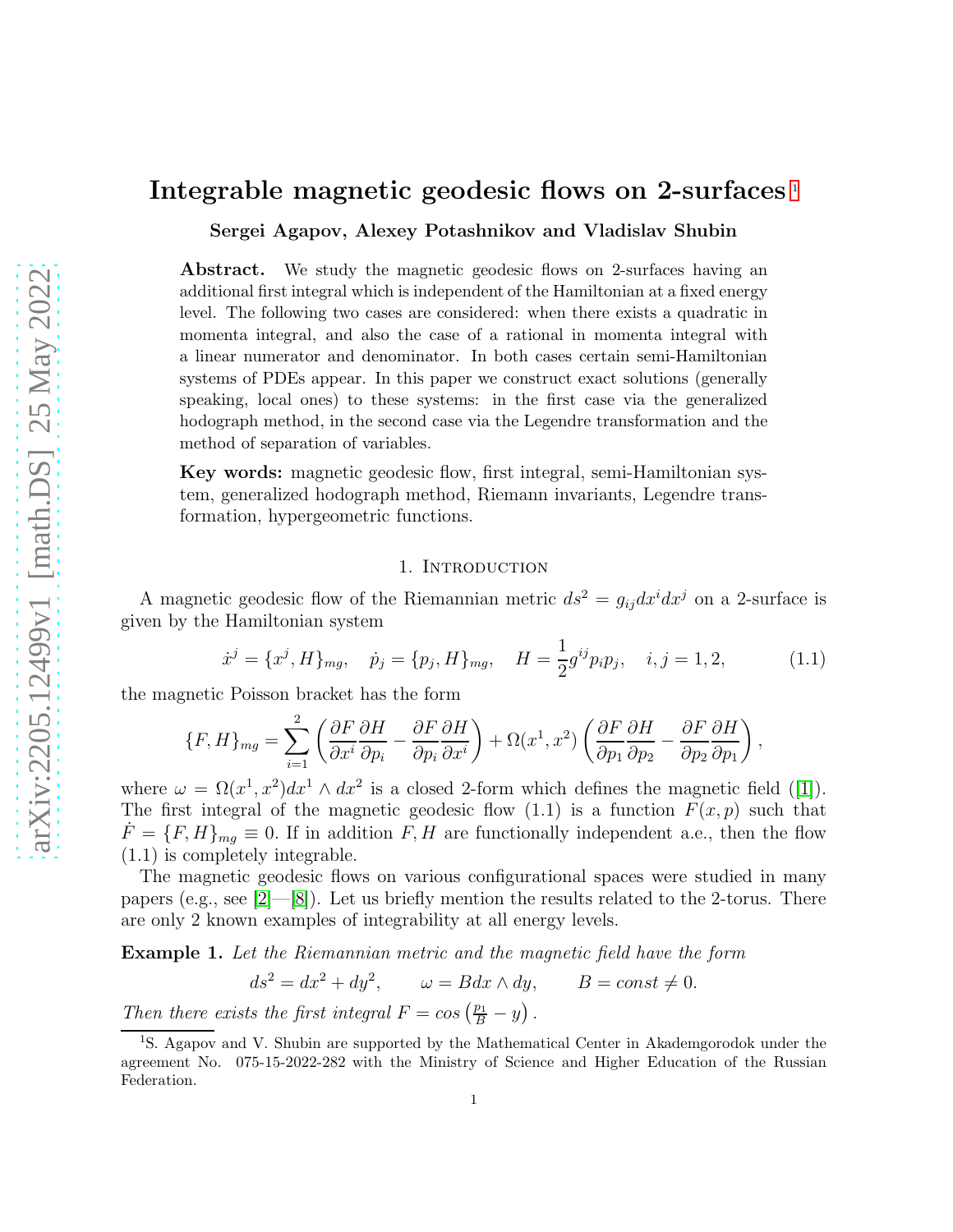Example 2. Let the Riemannian metric and the magnetic field have the form

$$
ds2 = \Lambda(y)(dx2 + dy2), \qquad \omega = -u'(y)dx \wedge dy.
$$

Then there exists the linear in momenta first integral  $F_1 = p_1 + u(y)$ .

It is shown in [\[9\]](#page-19-3) that if a magnetic field is non-zero, then the existence of a quadratic integral (with analytic periodic coefficients) of the flow (1.1) on the 2-torus at 2 different energy levels implies the existence of a linear integral at all energy levels. This result was generalized on the case of polynomial integrals of an arbitrary degree in [\[10\]](#page-19-4), [\[11\]](#page-19-5).

In general, in the presence of a non-zero magnetic field it seems to be more natural to search for the first integrals of the flow (1.1) which are conserved only at a fixed energy level. In case of polynomial integrals, as shown in [\[12\]](#page-19-6), this problem reduces to the search for solutions to certain quasi-linear systems of PDEs, which turn out to be semi-Hamiltonian. It means that the generalized hodograph method ([\[13\]](#page-19-7)) can be applied to these systems. Notice that the implementation of this method is usually associated with significant difficulties. In application to the problem of geodesic flows, as far as we know, the only example when one managed to construct explicit solutions via this method (they relate to an integral of the fourth degree) is presented in [\[14\]](#page-19-8).

Let us also mention the series of papers  $[15]$ — $[19]$ , where many examples of polynomial integrals of the third and the fourth degrees of various mechanical systems were constructed.

On the other hand, non-polynomial integrals (e.g., rational ones) of the magnetic geodesic flow (1.1), as far as we know, are almost unexplored so far. At the same time a large number of papers are devoted to study rational integrals of mechanical systems at large (including the standard geodesic flows without magnetic fields), e.g., see [\[20\]](#page-19-11)—[\[35\]](#page-20-0).

This paper is organized as follows. In Section 2 we briefly present the known results on linear integrals of geodesic flows and magnetic geodesic ones. In Section 3 we recall how the generalized hodograph method works. In Section 4 we use this method to construct the solutions which correspond to quadratic integrals of the magnetic flow  $(1.1)$  at a fixed energy level. In Section 5 we study the rational integrals of the magnetic flow  $(1.1)$  with a linear numerator and denominator and reduce the problem of constructing such integrals to the search for solutions to a certain PDE of the second order. Finally, in Section 6 we construct exact solutions to this equation.

#### 2. Linear integrals

The problem of local polynomial integrals of the first and the second degrees of 2 dimensional geodesic flows was actually solved by G.D. Birkhoff in [\[36\]](#page-20-1). Further his results were generalized. For instance, local integrals of higher degrees were studied in [\[37\]](#page-20-2), [\[38\]](#page-20-3). A classification of linear and quadratic integrals of geodesic flows on the 2-sphere and the 2-torus was obtained in [\[39\]](#page-20-4).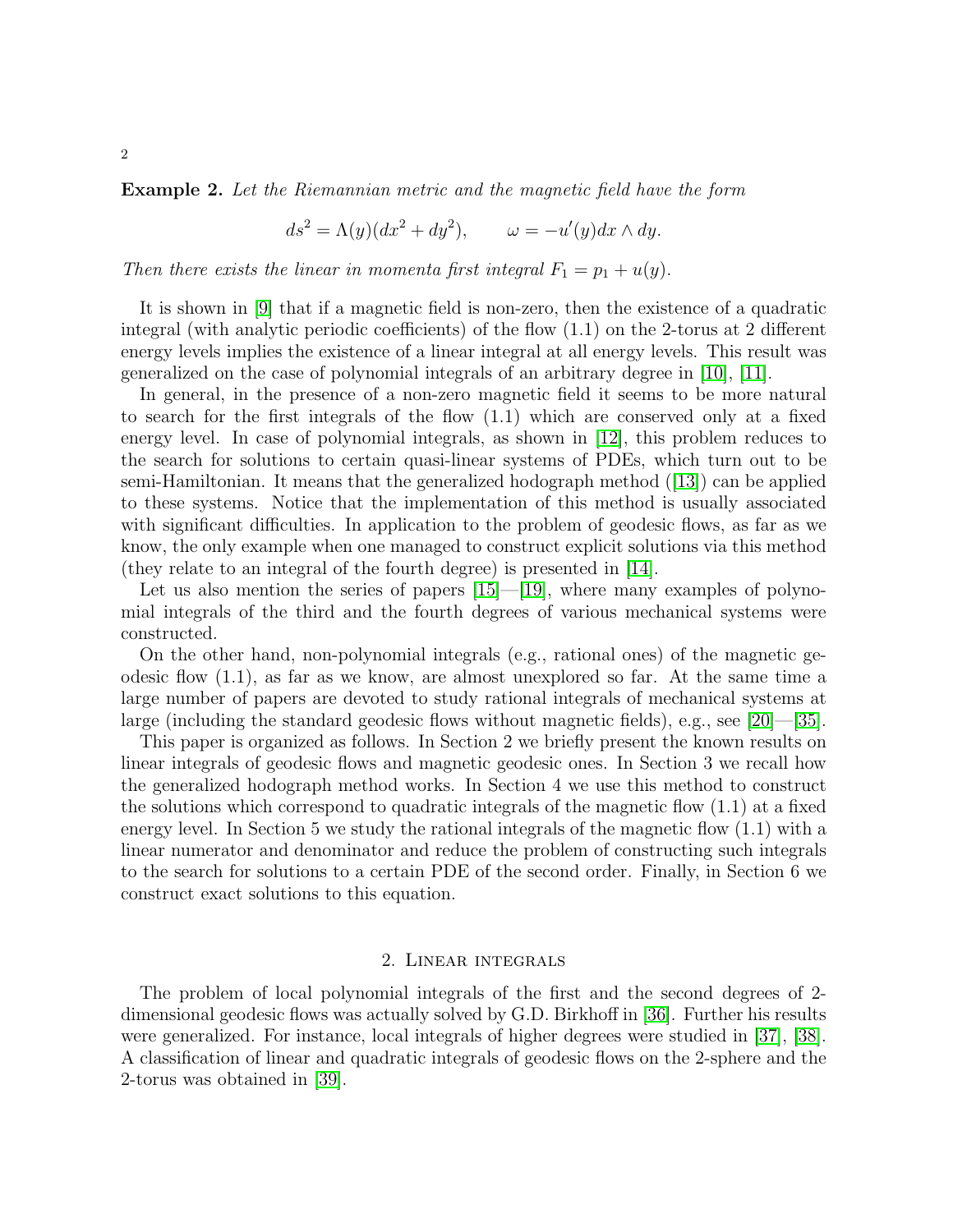In case of linear integrals, all these results can be easily generalized to the case of magnetic geodesic flows. Let us briefly recall this construction (in slightly different terms compared with [\[36\]](#page-20-1)).

Choose the conformal coordinates  $ds^2 = \Lambda(x, y)(dx^2 + dy^2)$  on a 2-surface, then the Hamiltonian takes the form  $H = \frac{p_1^2 + p_2^2}{2\Lambda(x,y)}$ . Suppose that the magnetic geodesic flow (1.1) admits a linear integral  $F = a(x, y)p_1 + b(x, y)p_2 + c(x, y)$  at a fixed energy level  $\{H = C_1\}$ or, equivalently (e.g., see [\[33\]](#page-20-5)), at all energy levels. The condition  $\{F, H\}_{mg} \equiv 0$  implies:

$$
a_x = b_y, \qquad a_y = -b_x, \qquad (a\Lambda)_x + (b\Lambda)_y = 0,\tag{2.1}
$$

$$
c_x = b\Omega, \qquad c_y = -a\Omega. \tag{2.2}
$$

Thus the system splits into two subsystems  $(2.1)$ ,  $(2.2)$ . The first one relates to the standard geodesic flow, and the second one describes the magnetic field. Notice that the cross-differentiation  $(2.2)$  gives  $(a\Omega)_x + (b\Omega)_y = 0$ , which implies (due to  $(2.1)$ ) that  $\Lambda(x, y)$  and  $\Omega(x, y)$  are functionally dependent.

Let us consider separately the subsystem  $(2.1)$ . As shown in [\[36\]](#page-20-1) one can introduce local coordinates  $u(x, y)$ ,  $v(x, y)$  such that the metric takes the form  $ds^2 = \Lambda(x, y)(dx^2 + dy^2)$  $\lambda(v)(du^2 + dv^2)$ . Therefore, the coordinate u is cyclic and the additional integral (in the absence of a magnetic field) has the form  $F_1 = p_u$ .

These observations allow to construct solutions to the system (2.1), (2.2). Going to coordinates  $u(x, y), v(x, y)$  we obtain that the linear integral of the geodesic flow (1.1) of the metric  $ds^2 = \lambda(v)(du^2 + dv^2)$  in the magnetic field  $\omega = \Omega(u, v)du \wedge dv$  has the form  $F = p_u + f(u, v)$  for a certain function  $f(u, v)$ . The condition  $\{F, H\}_{mg} \equiv 0$  implies immediately that  $f(u, v) = f(v)$  and  $\Omega(u, v) = -f'(v)$  (compare with Example 2 in the Introduction). So, if the magnetic geodesic flow admits a linear integral, then up to a change of coordinates the metric and the magnetic field have the forms described above.

#### 3. The generalized hodograph method

Before studying the quadratic integrals of the magnetic geodesic flows, let us briefly recall how the generalized hodograph method works ([\[13\]](#page-19-7)). The quasi-linear system (written in Riemann invariants)

$$
r_t^i = v_i(r)r_x^i, \qquad i = 1, ..., n, \qquad v_i \neq v_j \tag{3.1}
$$

is called semi-Hamiltonian if the following relations hold true

$$
\partial_i \left( \frac{\partial_j v_k}{v_j - v_k} \right) = \partial_j \left( \frac{\partial_i v_k}{v_i - v_k} \right), \quad i \neq j, \quad j \neq k.
$$

Any semi-Hamiltonian system admits infinitely many symmetries (commuting flows) of the form  $r_t^i = w_i(r)r_x^i$ ,  $i = 1, ..., n$ , where  $w_i$  and  $v_i$  satisfy the relations

$$
\frac{\partial_k v_i}{v_k - v_i} = \frac{\partial_k w_i}{w_k - w_i}, \quad i \neq k.
$$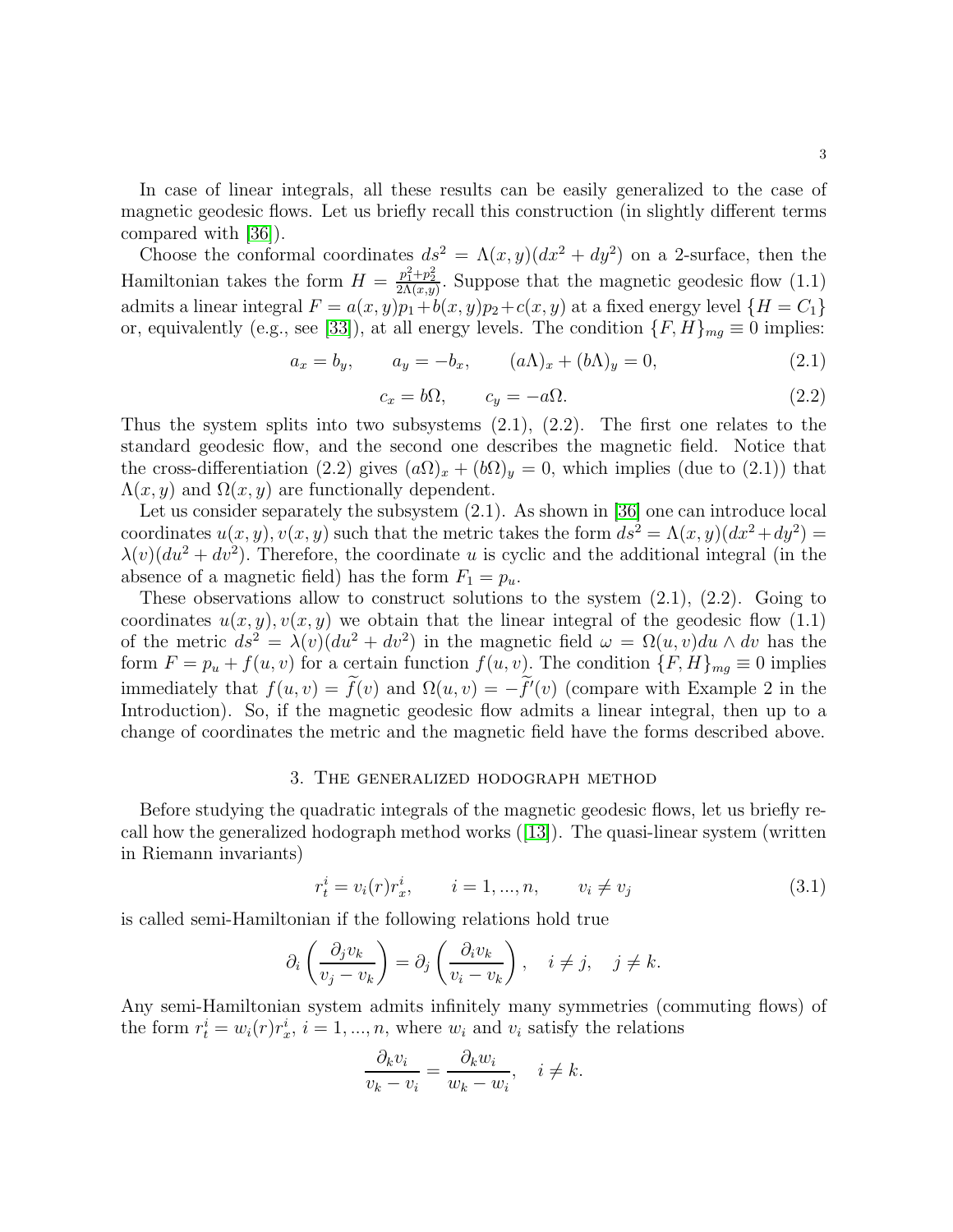For any commuting flow a solution to the following system of algebraic equations

$$
w_i(r) = v_i(r)t + x, \quad i = 1, ..., n,
$$

is also a solution to the initial semi-Hamiltonian system (3.1).

For semi-Hamiltonian systems which are not in the diagonal form

$$
u_t^i = \sum_{j=1}^n v_j^i(u) u_x^j, \quad i = 1, ..., n,
$$
\n(3.2)

one can search for commuting flows in the form

$$
u_{\tau}^{i} = \sum_{j=1}^{n} w_{j}^{i}(u)u_{x}^{j}, \quad i = 1, ..., n
$$

taking into account the following condition

$$
\partial_{\tau}(u_t^i) = \partial_{\tau} \left( \sum_{j=1}^n v_j^i(u) u_x^j \right) = \partial_t(u_{\tau}^i) = \partial_t \left( \sum_{j=1}^n w_j^i(u) u_x^j \right). \tag{3.3}
$$

In this case one can construct a solution to the semi-Hamiltonian system (3.2) by solving the following system of algebraic equations

$$
x\delta_k^i + tv_k^i = w_k^i. \tag{3.4}
$$

### 4. Quadratic integrals

Suppose that the magnetic geodesic flow (1.1) admits a quadratic in momenta integral at a fixed energy level which is independent of the Hamiltonian. Choose the conformal coordinates  $ds^2 = \Lambda(x, y)(dx^2 + dy^2)$  on a surface, then the Hamiltonian takes the form  $H = \frac{p_1^2 + p_2^2}{2\Lambda(x,y)}$ . Let us fix the energy level  $\{H = \frac{1}{2}\}$  $\frac{1}{2}$  and search for a quadratic integral F at this level in the following form:

$$
F = \sum_{k=-2}^{2} a_k(x, y)e^{ik\phi},
$$

where  $a_k(x, y) = u_k(x, y) + iv_k(x, y)$ ,  $a_{-k} = \overline{a_k}$ . Following [\[12\]](#page-19-6), we assume that  $a_2 = a_{-2} = a_k(x, y)$ Λ. Also denote  $f = \frac{u_1}{\sqrt{\Lambda}}$ ,  $g = \frac{v_1}{\sqrt{\Lambda}}$ . Then, as shown in [\[12\]](#page-19-6), an existence of the integral F is equivalent to an existence of solutions to the following semi-Hamiltonian system

$$
A(U)U_x + B(U)U_y = 0,
$$
\n(4.1)

where

$$
A = \begin{pmatrix} 0 & 0 & 1 & 0 \\ f & 0 & \Lambda & 0 \\ 2 & 1 & 0 & \frac{g}{2} \\ 0 & 0 & 0 & -\frac{f}{2} \end{pmatrix}, \quad B = \begin{pmatrix} 0 & 0 & 0 & 1 \\ -g & 0 & 0 & -\Lambda \\ 0 & 0 & -\frac{g}{2} & 0 \\ 2 & -1 & \frac{f}{2} & 0 \end{pmatrix},
$$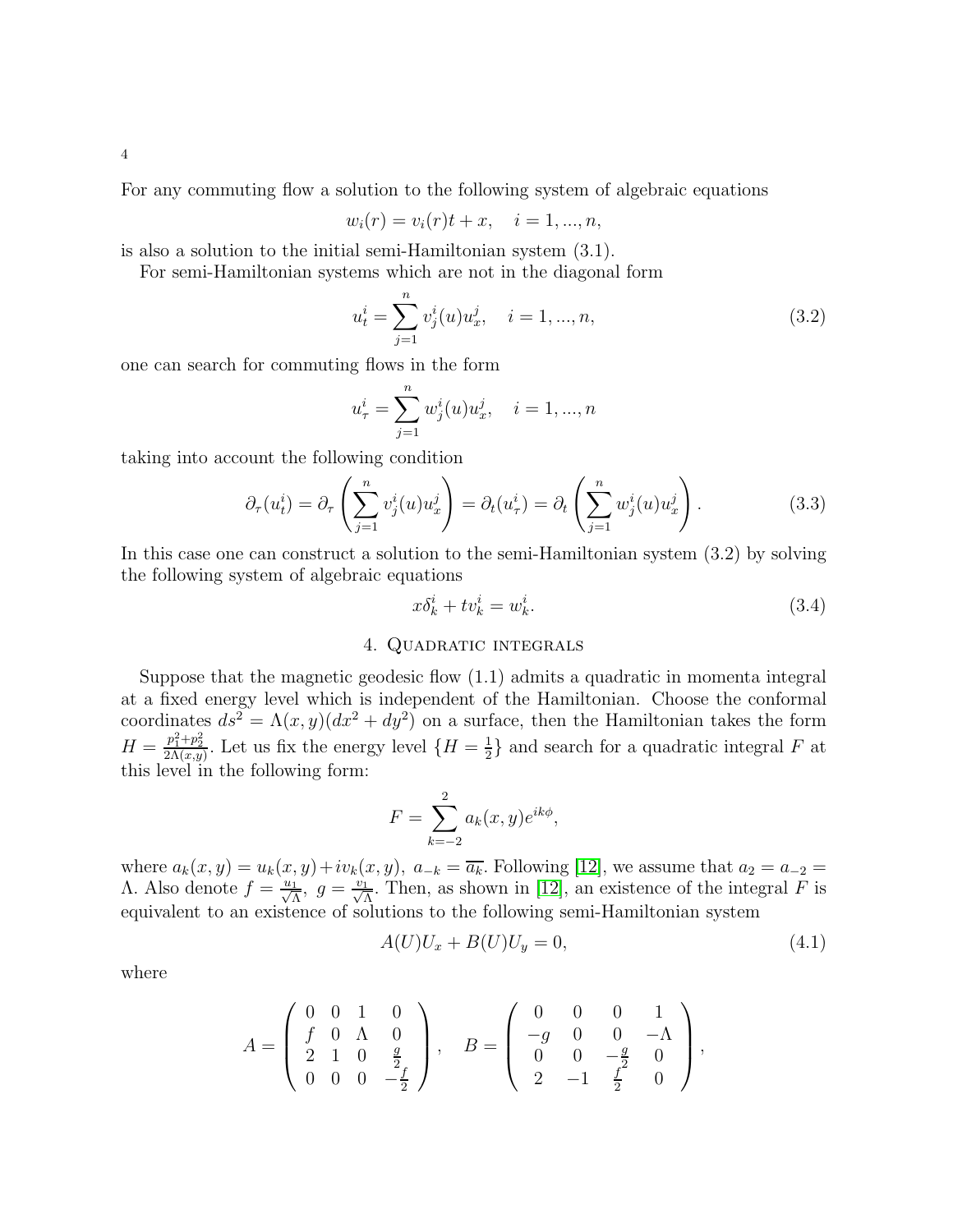here  $U = (\Lambda, u_0, f, g)^T$ . The magnetic field has the form:  $\Omega = \frac{1}{4} (g_x - f_y)$ . In this Section we construct solutions to the system (4.1) (generally speaking, local ones) via the generalized hodograph method. Notice that this system also admits global analytic solutions on the 2-torus (see [\[40\]](#page-20-6), [\[41\]](#page-20-7)).

To apply the generalized hodograph method to the system (4.1), we construct its symmetries of the form

$$
U_{\tau} = A_1(U)U_x + B_1(U)U_y,
$$

where  $A_1, B_1$  are certain unknown matrices. Having constructed the symmetries and having solved the corresponding algebraic system (3.4), we find the solutions to the initial system (4.1). We shall search for the components of the unknown matrices  $A_1, B_1$  in the form of non-homogeneous polynomials of a degree N in the unknown functions  $\Lambda$ ,  $u_0$ ,  $f$ ,  $g$ . By direct calculations (very bulky ones though) one may check that for  $N = 1$  the generalized hodograph method yields only trivial (i.e. constant) solutions, and for  $N = 2$ we obtain the solutions which relate to the Liouville metric and a zero magnetic field.

For  $N = 3$  we shall search for the components of the matrices  $A_1 = (a_{ij})_{1 \leq i,j \leq 4}$  and  $B_1 = (b_{ij})_{1 \le i,j \le 4}$  in the following form:

 $a_{ij} \; = \; c_{ij1} f^3 + c_{ij2} f^2 g + c_{ij3} f^2 \Lambda + c_{ij4} f^2 u_0 + c_{ij5} f^2 + c_{ij6} f g^2 + c_{ij7} f g \Lambda + c_{ij8} f g u_0 +$  $c_{ij9}fg+c_{ij10}f\Lambda^2+c_{ij12}f\Lambda+c_{ij11}f\Lambda u_0+c_{ij13}fu_0^2+c_{ij14}fu_0+c_{ij15}f+c_{ij17}g^2\Lambda+c_{ij18}g^2u_0+$  $c_{ij16}g^3 + c_{ij19}g^2 + c_{ij20}g\Lambda^2 + c_{ij22}g\Lambda + c_{ij21}g\Lambda u_0 + c_{ij23}gu_0^2 + c_{ij24}gu_0 + c_{ij25}g + c_{ij26}\Lambda^3 +$  $c_{ij28}\Lambda^2 + c_{ij31}\Lambda + c_{ij27}\Lambda^2 u_0 + c_{ij29}\Lambda u_0^2 + c_{ij30}\Lambda u_0 + c_{ij32}u_0^3 + c_{ij33}u_0^2 + c_{ij34}u_0 + c_{ij35},$ 

 $b_{ij} \ = \ d_{ij1} f^3 + d_{ij2} f^2 g + d_{ij3} f^2 \Lambda + d_{ij4} f^2 u_0 + d_{ij5} f^2 + d_{ij6} f g^2 + d_{ij7} f g \Lambda + d_{ij8} f g u_0 +$  $d_{ij9}fg\ +\ d_{ij10}f\Lambda^2\ +\ d_{ij12}f\Lambda\ +\ d_{ij11}f\Lambda u_0\ +\ d_{ij13}fu_0^2\ +\ d_{ij14}fu_0\ +\ d_{ij15}f\ +\ d_{ij17}g^2\Lambda\ +\$  $d_{ij18}g^2u_0 + d_{ij16}g^3 + d_{ij19}g^2 + d_{ij20}g\Lambda^2 + d_{ij22}g\Lambda + d_{ij21}g\Lambda u_0 + d_{ij23}gu_0^2 + d_{ij24}gu_0 + d_{ij25}g +$  $d_{ij26}\Lambda^3 + d_{ij28}\Lambda^2 + d_{ij31}\Lambda + d_{ij27}\Lambda^2u_0 + d_{ij29}\Lambda u_0^2 + d_{ij30}\Lambda u_0 + d_{ij32}u_0^3 + d_{ij33}u_0^2 + d_{ij34}u_0 + d_{ij35},$ 

where  $c_{ijkl}, c_{ijh}, d_{ijkl}, d_{ijh}$  are certain constants,  $h = 1, ..., 9, k = 1, ..., 3, l = 1, ..., 5$ . One can find these constants taking into account the relations (3.3). The final form of the matrices  $A_1$ ,  $B_1$  is very bulky so we shall not write these matrices out explicitly. Introduce the new notations:

$$
\alpha = 4c_{141} + d_{115}, \quad \beta = c_{1119} - 2c_{1219}, \quad \gamma = -8c_{1415} - 2d_{1135},
$$

$$
\delta = 4c_{1235} - 2c_{1135}, \quad \epsilon = c_{1125} - 2c_{1225}, \quad \zeta = c_{1122} - 2c_{1222}.
$$

The relations (3.4) are equivalent to the following system of 11 algebraic equations on the unknown functions  $\Lambda(x, y), u_0(x, y), f(x, y), q(x, y)$  (notice that due to [\[13\]](#page-19-7) this system is compatible):

$$
-4\alpha f^{3} + f^{2}(6\zeta\Lambda - 4\beta g + \zeta u_{0} - 4\epsilon) + 2f(\gamma - 2\alpha (g^{2} + 4(6\Lambda + u_{0})) + 2y) - 4\beta g^{3} + g^{2}(-2\zeta\Lambda + \zeta u_{0} - 4\epsilon) + 2g(\delta + 8\beta(u_{0} - 2\Lambda) + 2x) + 4\Lambda(\zeta(\Lambda + u_{0}) - 4\epsilon) = 0,
$$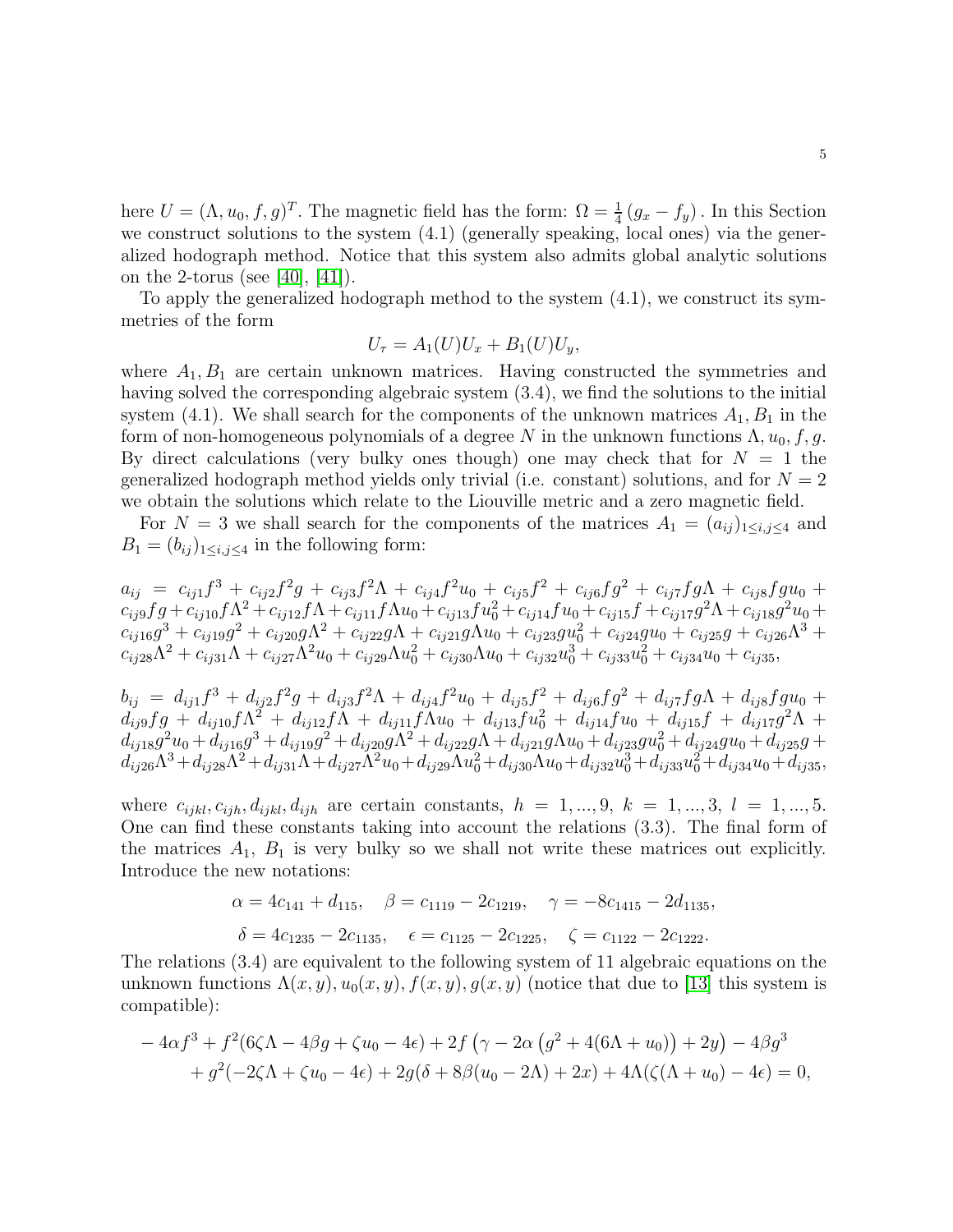6

$$
\zeta f^2 - 32\alpha f + \zeta g^2 + 2\zeta(\Lambda + u_0) - 8\epsilon = 0,
$$
  

$$
2\gamma - 4\alpha f^2 + f(4\zeta\Lambda + \zeta u_0 - 4\epsilon) - 4\alpha (g^2 + 8\Lambda + 4u_0) + 4y = 0,
$$
  

$$
\zeta u_0 - 4(2\alpha f + 2\beta g + \epsilon) = 0,
$$

$$
-48\alpha f^{3} + \zeta f^{4} + f^{2} (2\zeta (g^{2} + 11\Lambda + 3u_{0}) - 24\epsilon) + 8f (\gamma - 2\alpha (g^{2} + 4(4\Lambda + u_{0})) + 2y)
$$
  
+ 32\beta g^{3} + \zeta g^{4} + g^{2}(6\zeta\Lambda - 2\zeta u\_{0} + 8\epsilon) + 8\Lambda(\zeta(\Lambda + u\_{0}) - 4\epsilon) = 0,  
-40\alpha f^{2} + \zeta f^{3} + f (\zeta (g^{2} + 10\Lambda + 4u\_{0}) - 16\epsilon) + 4(\gamma - 2\alpha (g^{2} + 8\Lambda + 4u\_{0}) + 2y) = 0,  
\n\zeta f^{2} - 16\alpha f + 2\zeta\Lambda + \zeta g^{2} + 16\beta g = 0,  
\n\frac{\delta}{2} + \frac{\Lambda(\zeta f^{2} - 32\alpha f + 2\zeta(\Lambda + u\_{0}) - 8\epsilon)}{g} - \beta (f^{2} + 8\Lambda - 4u\_{0}) + 2\alpha fg + \beta g^{2} + x = 0,  
\n\frac{\gamma}{2} + \alpha f^{2} + f(\zeta\Lambda + 2\beta g) - \alpha (g^{2} + 8\Lambda + 4u\_{0}) + y = 0,  
\n4\alpha f + 4\beta g - \frac{\zeta u\_{0}}{2} + 2\epsilon = 0,  
\n-8\beta\Lambda + \frac{\delta}{2} - \beta f^{2} + 2\alpha fg + \beta g^{2} - \zeta g\Lambda + 4\beta u\_{0} + x = 0.

It is easy to check that in case  $\zeta = 0$  this system admits only trivial solutions, therefore further we shall assume that  $\zeta \neq 0$ . Simplifying these equations, we finally obtain

$$
\Lambda = \frac{-\zeta f^2 - \zeta g^2 + 16\alpha f - 16\beta g}{2\zeta}, \qquad u_0 = \frac{4(2\alpha f + 2\beta g + \epsilon)}{\zeta}, \tag{4.2}
$$

wherein  $f(x, y), g(x, y)$  satisfy the following two relations:

$$
-\zeta^2 f g^2 - 12\beta \zeta f g - \zeta^2 f^3 + 26\alpha \zeta f^2 - 192\alpha^2 f + 6\alpha \zeta g^2 + 64\alpha \beta g - 32\alpha \epsilon + \gamma \zeta + 2\zeta y = 0, \tag{4.3}
$$

$$
\zeta^2 f^2 g - 12\alpha \zeta f g + \zeta^2 g^3 + 26\beta \zeta g^2 + 192\beta^2 g + 6\beta \zeta f^2 - 64\alpha \beta f + 32\beta \epsilon + \delta \zeta + 2\zeta x = 0.
$$
 (4.4)  
The following theorem holds true

The following theorem holds true.

**Theorem 1.** In a small neighborhood of certain points  $(x_0, y_0)$  the system  $(4.3)$ ,  $(4.4)$ admits smooth solutions  $f(x, y), g(x, y)$ . Moreover, by choosing appropriate constants  $\alpha$ ,  $\beta$  one can obtain the solutions which correspond to a positive conformal factor of the metric  $\Lambda(x, y)$  (see (4.2)) of a non-zero curvature and a non-zero magnetic field (at least in a small neighborhood of these points).

The functions  $f(x, y)$ ,  $g(x, y)$ ,  $\Lambda(x, y)$ ,  $u_0(x, y)$  constructed in such a way satisfy the initial semi-Hamiltonian system (4.1).

*Proof.* Consider the mapping  $S : \mathbb{R}^2 \times \mathbb{R}^2 \to \mathbb{R}^2$ ,  $S = S(f, g, x, y)$ , which is given by relations (4.3), (4.4). The proof of Theorem 1 is based on applying the implicit function theorem to the mapping S. We skip the details.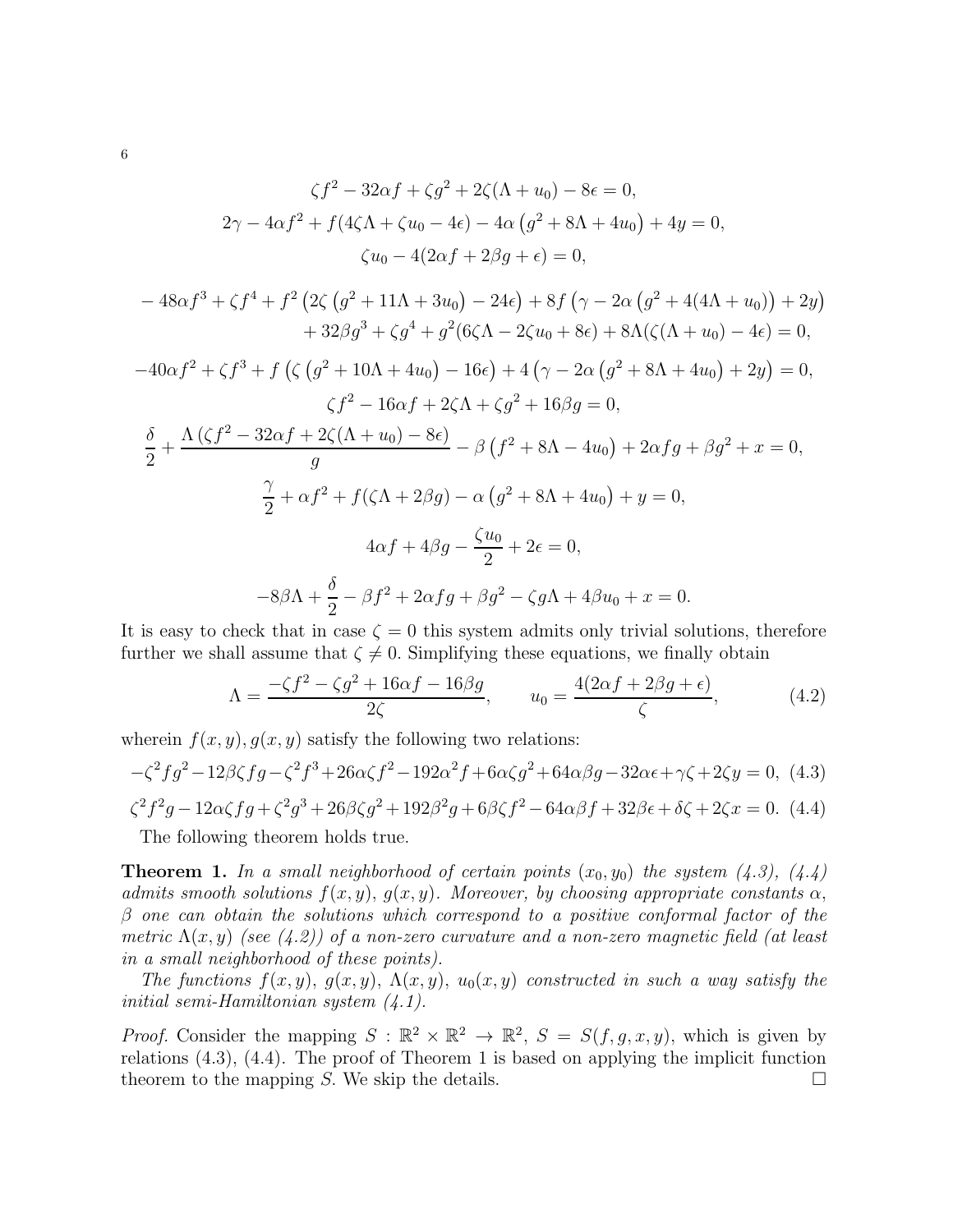Notice that in the particular case  $\alpha = \beta = 0$  the system  $(4.2) - (4.4)$  has the following exact solutions:

$$
\Lambda(x,y) = -\frac{1}{2\zeta} \sqrt[3]{\zeta(2x+\delta)^2 + \zeta(2y+\gamma)^2}, \qquad u_0(x,y) = \frac{4\epsilon}{\zeta},
$$

$$
f(x,y) = \frac{2y+\gamma}{\sqrt[3]{\zeta(2y+\gamma)^2 + \zeta(2x+\delta)^2}}, \qquad g(x,y) = -\frac{2x+\delta}{\sqrt[3]{\zeta(2y+\gamma)^2 + \zeta(2x+\delta)^2}},
$$

where  $\gamma, \delta, \epsilon, \zeta$  are arbitrary constants, wherein  $\zeta \neq 0$ . In this case the metric is flat, and the magnetic field has the form

$$
\Omega(x, y) = -\frac{2}{3\sqrt[3]{\zeta(2x + \delta)^2 + \zeta(2y + \gamma)^2}}.
$$

To construct the exact solutions to the initial problem in general case, let us make the change of variables  $(x, y) \rightarrow (f, g) = (X, Y)$ . The corresponding formulas are given by the relations (4.3), (4.4). For simplicity assume that  $\gamma = \delta = \epsilon = 0, \zeta = 2$ . Extending this transformation to a canonical one, we obtain the following relations between the new momenta  $P_1 = P_f$ ,  $P_2 = P_g$  and the old ones  $p_1$ ,  $p_2$ :

$$
P_1 = -2p_1(XY - 3Y\alpha + 3X\beta - 8\alpha\beta) + p_2((3X - 8\alpha)(X - 6\alpha) + Y(Y + 6\beta)),
$$
  
\n
$$
P_2 = -X^2p_1 - (3Y + 8\beta)(Yp_1 + 2p_2\alpha + 6p_1\beta) + 2X(Yp_2 + 3p_1\alpha + 3p_2\beta).
$$

This allows to construct the following local integrable example.

Example 3. Let  $\alpha, \beta$  be arbitrary constants. Denote

$$
R(X,Y) = (X^2 - 8\alpha X + Y^2 + 8Y\beta),
$$
  
\n
$$
S(X,Y) = 3X^4 - 44X^3\alpha + 6X^2(Y^2 + 34\alpha^2 + 10Y\beta + 18\beta^2)
$$
  
\n
$$
-12X\alpha (5Y^2 + 24\alpha^2 + 48Y\beta + 88\beta^2) + (3Y + 8\beta) (Y^3 + 12Y^2\beta + 256\alpha^2\beta + 36Y(\alpha^2 + \beta^2)).
$$
  
\nThen the geodesic flow of the Riemannian metric  $ds^2 = g_{11}dX^2 + 2g_{12}dXdY + g_{22}dY^2$ ,  
\nwhere

$$
g_{11} = -\frac{R}{2} \{9X^4 + 10X^2Y^2 + Y^4 - 156\alpha X^3 - 76\alpha XY^2 + 964X^2\alpha^2 + 132Y^2\alpha^2
$$
  
\n
$$
-2496X\alpha^3 + 2304\alpha^4 + 4Y(3Y^2 + (5X - 24\alpha)(3X - 8\alpha))\beta + 4(9Y^2 + (3X - 8\alpha)^2)\beta^2\},
$$
  
\n
$$
g_{12} = -4R(XY - 3\alpha Y + 3X\beta - 8\alpha\beta)((X - 6\alpha)(X - 2\alpha) + (Y + 2\beta)(Y + 6\beta)),
$$
  
\n
$$
g_{22} = -\frac{R}{2} \{X^4 - 12X^3\alpha - 4X\alpha(3Y + 8\beta)(5Y + 24\beta)
$$
  
\n
$$
+2X^2(5Y^2 + 18\alpha^2 + 38Y\beta + 66\beta^2) + (3Y + 8\beta)^2(4\alpha^2 + (Y + 6\beta)^2)\},
$$
  
\nin the magnetic field

$$
\omega = -((X - 2\alpha)(X - 6\alpha) + (Y + 2\beta)(Y + 6\beta))dX \wedge dY
$$

at the fixed energy level  $\{H=\frac{1}{2}\}$  $\frac{1}{2}g^{ij}P_{i}P_{j} = \frac{1}{2}$  $\frac{1}{2}$  admits the quadratic integral

$$
F = \frac{1}{S^2} \left( a_{11} P_1^2 + a_{12} P_1 P_2 + a_{22} P_2^2 + b_1 P_1 + b_2 P_2 + c \right),
$$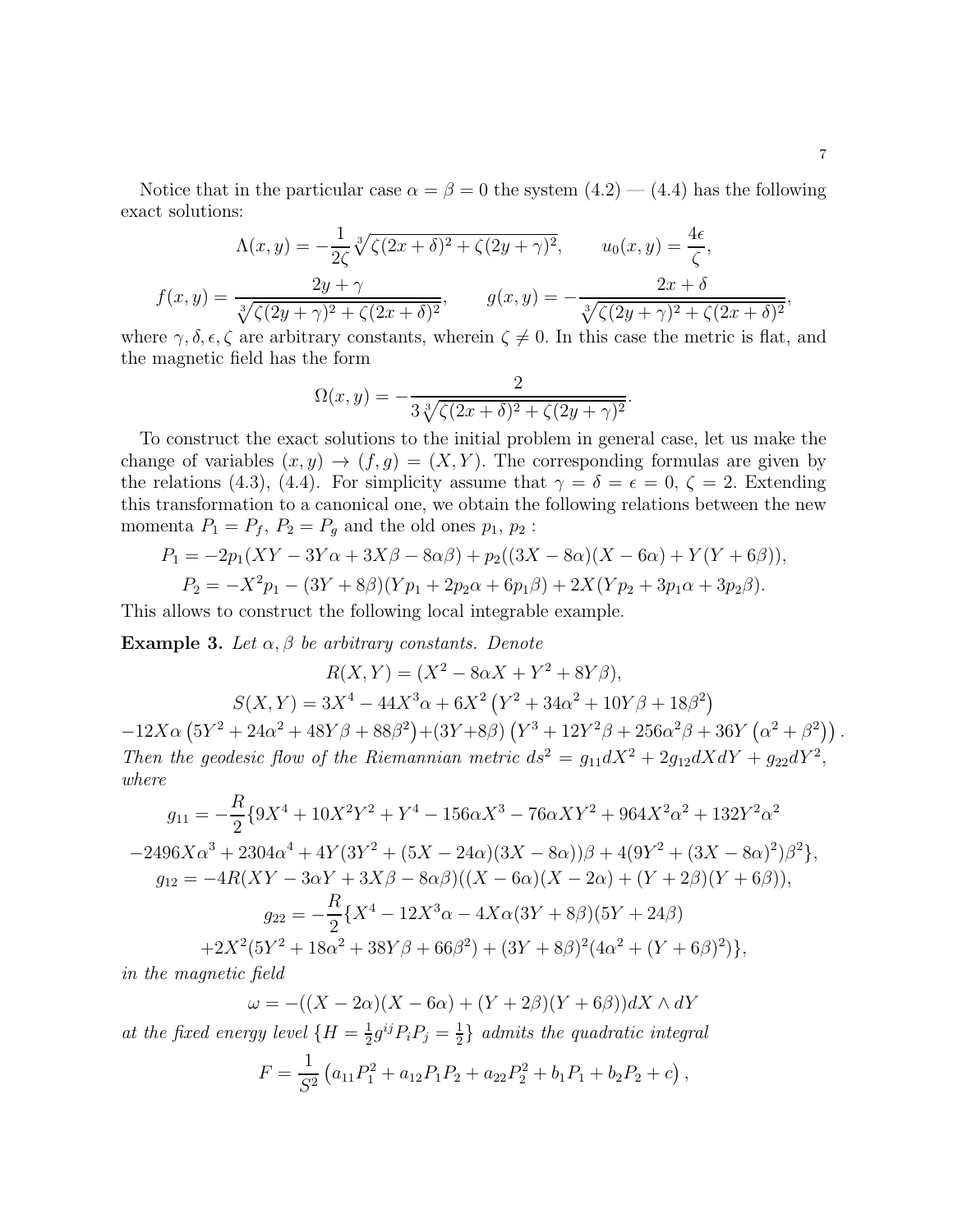where

$$
a_{11} = 16(XY - 3Y\alpha + 3X\beta - 8\alpha\beta)^2, \quad a_{22} = 4((3X - 8\alpha)(X - 6\alpha) + Y(Y + 6\beta))^2,
$$
  
\n
$$
a_{12} = -16(XY - 3Y\alpha + 3X\beta - 8\alpha\beta)((3X - 8\alpha)(X - 6\alpha) + Y(Y + 6\beta)),
$$
  
\n
$$
b_1 = 2S(-16X\alpha\beta + X^2(Y + 6\beta) - Y(Y + 6\beta)(3Y + 8\beta)),
$$
  
\n
$$
b_2 = S(-2(X - 6\alpha)(3X^2 - Y^2 - 8X\alpha) - 32Y\alpha\beta), \quad c = S^2(X^2 + Y^2 - 4X\alpha + 12Y\beta).
$$

#### 5. Rational integrals

The remaining part of the paper is devoted to the rational integrals. Suppose that the magnetic geodesic flow (1.1) admits a rational integral with a linear numerator and denominator at a fixed energy level. Choose the conformal coordinates  $ds^2 = \Lambda(x, y)(dx^2 +$  $dy^2$ ) on a surface and fix the energy level  $H = \frac{p_1^2 + p_2^2}{2\Lambda(x,y)} = \frac{C}{2}$  $\frac{C}{2}$ . We shall search for the rational integral in the form

$$
F = \frac{a_0(x, y)p_1 + a_1(x, y)p_2 + f(x, y)}{b_0(x, y)p_1 + b_1(x, y)p_2 + g(x, y)}.
$$
\n(5.1)

Let us parameterize the momenta in the following way:  $p_1 = \sqrt{C\Lambda} \cos \phi, p_2 = \sqrt{C\Lambda} \sin \phi$ . The condition  $\frac{dF}{dt} = 0$  is equivalent to the following relation (see [\[12\]](#page-19-6), [\[10\]](#page-19-4)):

$$
F_x \cos \phi + F_y \sin \phi + F_\phi \left(\frac{\Lambda_y}{2\Lambda} \cos \phi - \frac{\Lambda_x}{2\Lambda} \sin \phi - \frac{\Omega}{\sqrt{C\Lambda}}\right) = 0.
$$
 (5.2)

Substituting (5.1) into (5.2), one obtains that the left-hand side is a polynomial in  $e^{i\phi}$ , all the coefficients must vanish.

Vanishing of the coefficient at  $e^{3i\phi}$  is equivalent to the following relation (e.g., see [\[33\]](#page-20-5)):

$$
\left(\frac{a_0 - ia_1}{b_0 - ib_1}\right)_x - i \left(\frac{a_0 - ia_1}{b_0 - ib_1}\right)_y = 0.
$$

Introducing the notations

$$
u = \frac{a_0b_0 + a_1b_1}{b_0^2 + b_1^2}, \qquad v = \frac{a_0b_1 - a_1b_0}{b_0^2 + b_1^2},
$$

we may rewrite the previous equality in the following form  $(u + iv)_x - i(u + iv)_y = 0$ . Consequently,  $u(x, y)$ ,  $v(x, y)$  are two conjugate harmonic functions:  $u_x = -v_y$ ,  $u_y = v_x$ . We shall consider the simplest case when

$$
u(x, y) \equiv c_1, \qquad v(x, y) \equiv c_2,
$$

where  $c_1, c_2$  are constants, wherein one may assume that  $c_2 \neq 0$  (otherwise there exists a linear in momenta integral). Consequently,

$$
a_0(x, y) = c_1b_0(x, y) + c_2b_1(x, y), \qquad a_1(x, y) = -c_2b_0(x, y) + c_1b_1(x, y).
$$

8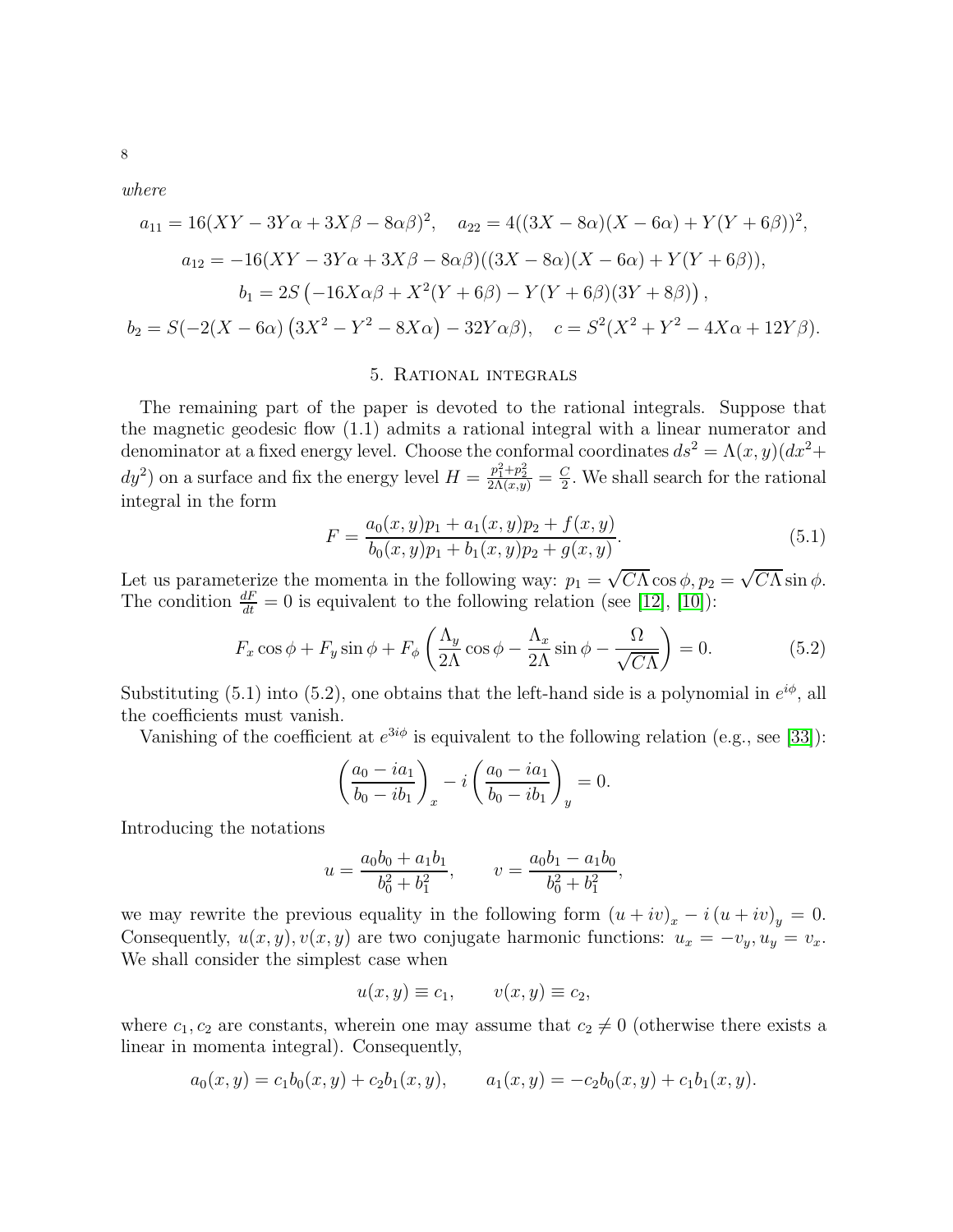Vanishing of the coefficient at  $e^{2i\phi}$  implies

$$
\left(\frac{f - (c_1 + ic_2)g}{b_0 - ib_1}\right)_x - i \left(\frac{f - (c_1 + ic_2)g}{b_0 - ib_1}\right)_y = 0.
$$

Similarly we obtain

$$
f(x,y) = \frac{(c_2\gamma_1 - c_1\gamma_2)b_0(x,y) + (c_1\gamma_1 + c_2\gamma_2)b_1(x,y)}{c_2}, \ g(x,y) = \frac{-\gamma_2b_0(x,y) + \gamma_1b_1(x,y)}{c_2},
$$

where  $\gamma_1, \gamma_2$  are conjugate harmonic functions. Again we shall consider only the simplest case when  $\gamma_1, \gamma_2$  are arbitrary constants.

Substituting the expressions for  $a_0$ ,  $a_1$ ,  $f$ ,  $g$  into  $F$  we obtain

$$
F = c_1 + c_2 \frac{c_2(b_1(x, y)p_1 - b_0(x, y)p_2) + \gamma_1 b_0(x, y) + \gamma_2 b_1(x, y)}{c_2(b_0(x, y)p_1 + b_1(x, y)p_2) - \gamma_2 b_0(x, y) + \gamma_1 b_1(x, y)}.
$$

Consequently, one can further assume that the first integral has the form

$$
F = \frac{c_2(b_1(x, y)p_1 - b_0(x, y)p_2) + \gamma_1 b_0(x, y) + \gamma_2 b_1(x, y)}{c_2(b_0(x, y)p_1 + b_1(x, y)p_2) - \gamma_2 b_0(x, y) + \gamma_1 b_1(x, y)}.
$$

Let us make an appropriate rotation of the plane  $x, y$  and divide the numerator and denominator by  $c_2$ . After that one can assume without loss of generality that  $c_2 = 1$ ,  $\gamma_1 = \gamma$ ,  $\gamma_2 = 0$ , where  $\gamma$  is a constant.

Since the coefficients of the integral (5.1) are defined non-uniquely, one can assume without loss of generality that  $b_0(x, y)^2 + b_1(x, y)^2 \equiv 1$ , that is

$$
b_0(x, y) = \sin \frac{\psi(x, y)}{2}
$$
,  $b_1(x, y) = \cos \frac{\psi(x, y)}{2}$ 

for a certain function  $\psi(x, y)$ . Then the remaining three equations (which are equivalent to vanishing of the coefficients at  $e^{ik\phi}$ ,  $k = 0, 1$ ) take the form:

$$
2\gamma\Omega\sin\psi - C\Lambda_y + (\gamma^2 - C\Lambda)\psi_x = 0,
$$
\n(5.3)

$$
2\gamma\Omega\cos\psi + C\Lambda_x + (\gamma^2 - C\Lambda)\psi_y = 0, \tag{5.4}
$$

$$
2\Omega\Lambda - \gamma\Lambda_y \sin\psi + \gamma\Lambda_x \cos\psi = 0.
$$
 (5.5)

Multiply (5.3) by  $(\gamma \sin \psi)$ , (5.4) by  $(\gamma \cos \psi)$ , (5.5) by  $(-C)$ , and sum it up. We obtain

$$
2\Omega + \gamma \psi_x \sin \psi + \gamma \psi_y \cos \psi = 0.
$$

We can express the magnetic field:

$$
\Omega(x, y) = \frac{\gamma}{2} ((\cos \psi)_x - (\sin \psi)_y).
$$

Multiply (5.3) by ( $\gamma \cos \psi$ ), (5.4) by ( $\gamma \sin \psi$ ), and subtract one form another. We obtain:

$$
((C\Lambda - \gamma^2)\sin\psi)_x + ((C\Lambda - \gamma^2)\cos\psi)_y = 0.
$$
\n(5.6)

Due to the expression for the magnetic field the relation (5.5) is equivalent to

$$
(\Lambda \cos \psi)_x - (\Lambda \sin \psi)_y = 0. \tag{5.7}
$$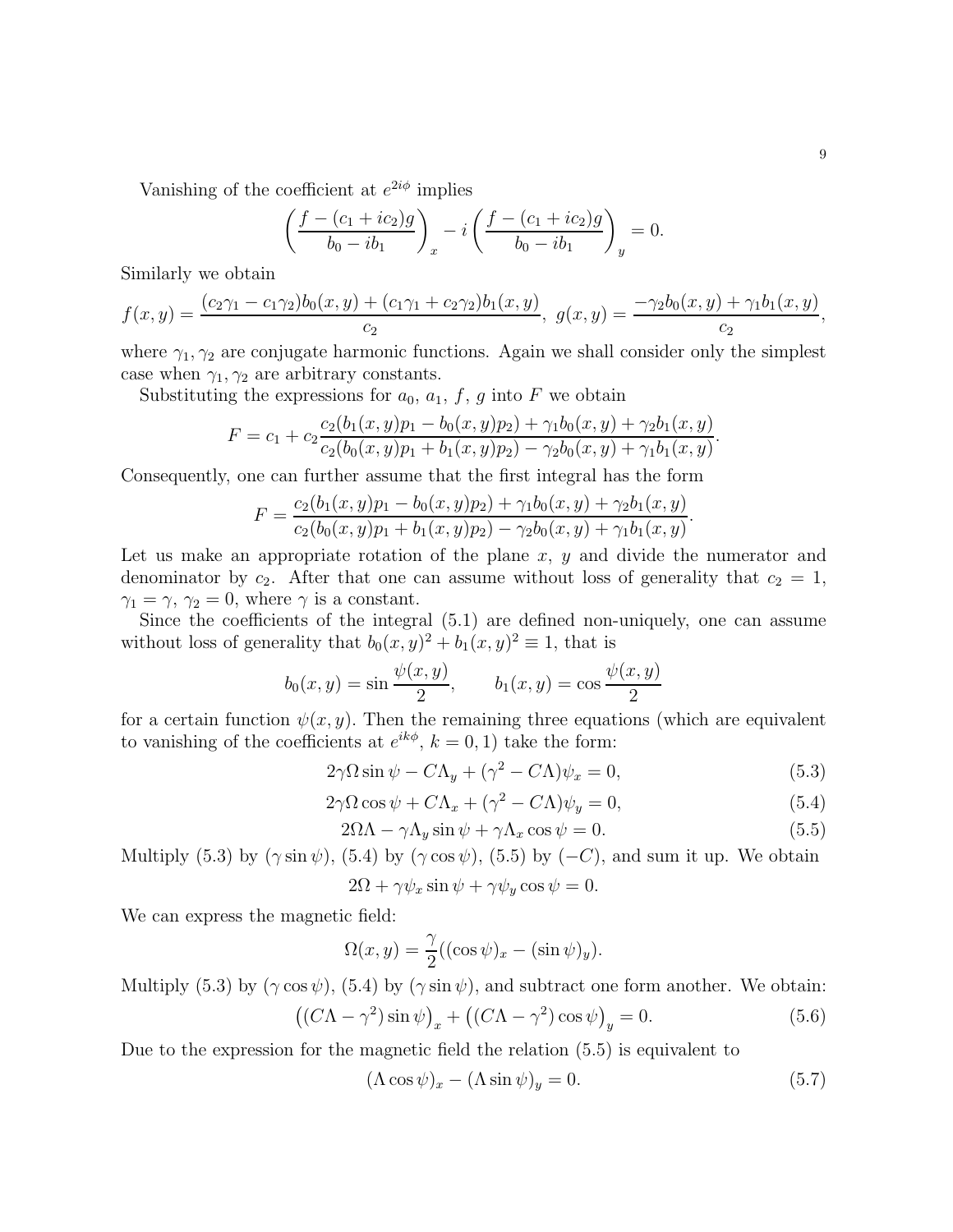Introduce the notation  $\rho(x, y) = \frac{C}{\gamma^2} \Lambda(x, y) - 1$ . Then due to (5.6), (5.7) the functions  $\rho(x, y), \psi(x, y)$  satisfy the relations

$$
(\rho \sin \psi)_x + (\rho \cos \psi)_y = 0, \qquad ((\rho + 1) \sin \psi)_y - ((\rho + 1) \cos \psi)_x = 0. \tag{5.8}
$$

The system (5.8) is semi-Hamiltonian. In the hyperbolic domain (i.e. where  $\rho(\rho+1) < 0$ ) it admits the Riemann invariants  $r_1(x, y), r_2(x, y)$ :

$$
\psi = \frac{1}{2} (r_1 + r_2), \qquad \rho = -\sin^2 \left( \frac{1}{4} (r_1 - r_2) \right),
$$

and can be diagonalized:

$$
\frac{\partial r_1}{\partial y} = -\tan\left(\frac{1}{4}\left(3r_1 + r_2\right)\right)\frac{\partial r_1}{\partial x}, \qquad \frac{\partial r_2}{\partial y} = -\tan\left(\frac{1}{4}\left(r_1 + 3r_2\right)\right)\frac{\partial r_2}{\partial x}.
$$

This system has an interesting property. It has the form  $(r_j)_y + \lambda_j (r_j)_x = 0$ ,  $j = 1, 2$  and one can easily check that  $\frac{\partial \lambda_j}{\partial r_j} > 0$  everywhere. Due to this fact, apparently, this system does not admit smooth global non-constant solutions. For details we refer the reader to [\[42\]](#page-20-8) where this observation was used to prove rigorously a non-existence of smooth global solutions for another system.

The obtained semi-Hamiltonian system also has infinitely many commuting flows (see [\[13\]](#page-19-7)) of the form

$$
\frac{\partial r_1}{\partial t} = w_1(r_1, r_2) \frac{\partial r_1}{\partial x}, \qquad \frac{\partial r_2}{\partial t} = w_2(r_1, r_2) \frac{\partial r_2}{\partial x},
$$

where  $w_1(r_1, r_2)$ ,  $w_2(r_1, r_2)$  are arbitrary functions satisfying the following relations:

$$
\left(\tan\left(\frac{3r_1+r_2}{4}\right)-\tan\left(\frac{r_1+3r_2}{4}\right)\right)\frac{\partial w_2}{\partial r_1}+\frac{w_2-w_1}{4\cos^2(\frac{r_1+3r_2}{4})}=0,
$$

$$
\left(\tan\left(\frac{3r_1+r_2}{4}\right)-\tan\left(\frac{r_1+3r_2}{4}\right)\right)\frac{\partial w_1}{\partial r_2}+\frac{w_2-w_1}{4\cos^2(\frac{3r_1+r_2}{4})}=0.
$$

According to the generalized hodograph method (see [\[13\]](#page-19-7)) any two such functions  $w_1, w_2$ allow to construct a solution to the initial semi-Hamiltonian system (5.8) (see the details in Section 3). Unfortunately, we have failed to construct non-trivial solutions by this method, so we shall follow another way.

The first equation in (5.8) means that there exists a function  $\Phi(x, y)$  such that

$$
\Phi_y = \rho \sin \psi, \qquad \Phi_x = -\rho \cos \psi.
$$

Consequently,  $\sin \psi = \frac{\Phi_y}{\sqrt{\Phi^2-1}}$  $\frac{\Phi_y}{\Phi_x^2+\Phi_y^2},\ \cos\psi\,=\,-\frac{\Phi_x}{\sqrt{\Phi_x^2+\Phi_y^2}}$  $\frac{\Phi_x}{\Phi_x^2 + \Phi_y^2}$ , and the function  $\Phi(x, y)$  satisfy the equation

$$
\Delta \Phi + \left(\frac{\Phi_x}{\sqrt{\Phi_x^2 + \Phi_y^2}}\right)_x + \left(\frac{\Phi_y}{\sqrt{\Phi_x^2 + \Phi_y^2}}\right)_y = 0
$$

10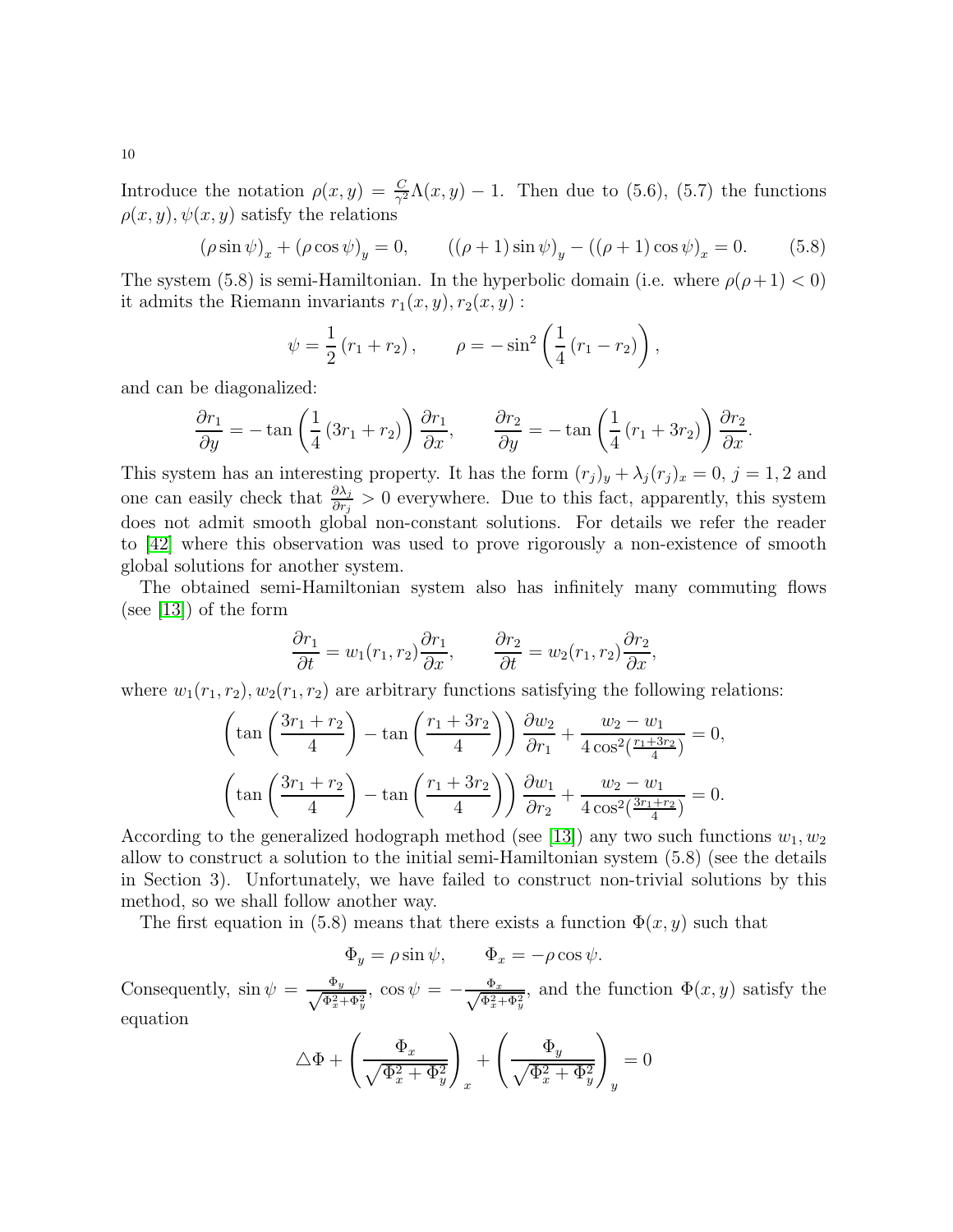or, equivalently,

$$
(\Phi_x^2 + \Phi_y^2)^{3/2} \Delta \Phi + \Phi_x^2 \Phi_{yy} - 2\Phi_x \Phi_y \Phi_{xy} + \Phi_y^2 \Phi_{xx} = 0.
$$
 (5.9)

Let us make the Legendre transform (see  $[43]$ ) of the equation  $(5.9)$ , namely, assume  $P = \Phi_x, Q = \Phi_y$  to be new independent variables and  $Z = xP + yQ - \Phi$  to be the new unknown function. We obtain

$$
((P2 + Q2)3/2 + P2)ZPP + 2PQZPQ + ((P2 + Q2)3/2 + Q2)ZQQ = 0.
$$

This transformation allows to obtain solutions such that  $\Phi_{xx}\Phi_{yy} - \Phi_{xy}^2 \neq 0$ . Due to  $Z_{PP}Z_{QQ} - Z_{PQ}^2 = \Phi_{xx}\Phi_{yy} - \Phi_{xy}^2$  we shall search for solutions of the transformed equation such that

$$
Z_{PP}Z_{QQ} - Z_{PQ}^2 \neq 0. \tag{5.10}
$$

Let us make the polar change of variables in the equation. Actually, we already have the equalities  $P = -\rho \cos \psi$ ,  $Q = \rho \sin \psi$ , so it will be convenient to use the same notations for new independent variables. Dividing the result by  $\rho$ , we obtain

$$
\rho(\rho + 1)Z_{\rho\rho} + \rho Z_{\rho} + Z_{\psi\psi} = 0.
$$
\n(5.11)

In the new coordinates the condition (5.10) has the form

$$
Z_{\rho\rho}Z_{\psi\psi} + \rho Z_{\rho}Z_{\rho\rho} - (Z_{\psi\rho} - \frac{1}{\rho}Z_{\psi})^2 \neq 0.
$$

Since this condition is imposed on solutions to the equation (5.11), then it is equivalent to the following condition

$$
\rho(\rho+1)Z_{\rho\rho}^2 + (Z_{\psi\rho} - \frac{1}{\rho}Z_{\psi})^2 \neq 0.
$$
\n(5.12)

Due to the inverse Legendre transform ([\[43\]](#page-20-9)) we have  $x = Z_P$ ,  $y = Z_Q$ . Due to the inverse function theorem one can find P and Q in terms of x and y if the condition  $(5.10)$ holds true. If (5.12) holds true, then one may find  $\rho$ ,  $\psi$  in terms of x and y from the relations

$$
Z_{\rho} = -Z_P \cos \psi + Z_Q \sin \psi = -x \cos \psi + y \sin \psi
$$
  

$$
Z_{\psi} = Z_P \rho \sin \psi + Z_Q \rho \cos \psi = x \rho \sin \psi + y \rho \cos \psi.
$$

Based on these considerations, let us formulate the following

**Theorem 2.** Let the function  $Z(\rho, \psi)$  be a solution to the equation (5.11). Assume that the functions  $\rho(x, y)$ ,  $\psi(x, y)$  satisfy the relations

$$
Z_{\rho}(\rho,\psi) = -x\cos\psi + y\sin\psi, \quad Z_{\psi}(\rho,\psi) = x\rho\sin\psi + y\rho\cos\psi.
$$
 (5.13)

Also assume that for any values  $\rho(x, y)$ ,  $\psi(x, y)$  the condition (5.12) holds true.

Then the functions  $\rho(x, y)$ ,  $\psi(x, y)$  are solutions to the system (5.8).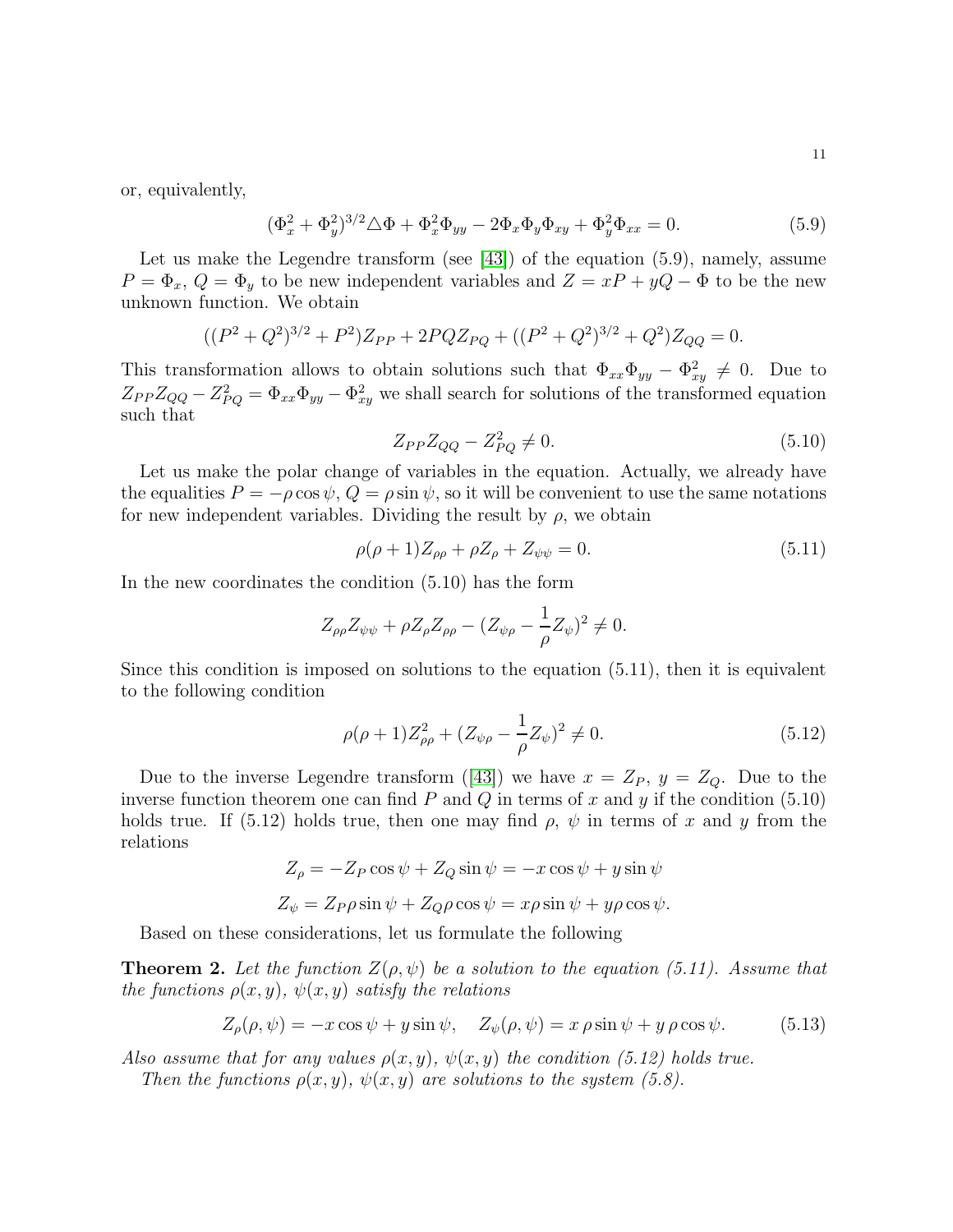Proof. Some details were omitted in the considerations made above. In particular, it was implicitly assumed that  $\rho > 0$ . However, the formulated statement can be proved by the direct calculations.

Let us differentiate (5.13) by x and y. Then it is easy to find the derivatives  $\rho_x$ ,  $\rho_y$ ,  $\psi_x, \psi_y$  in terms of the functions  $\rho, \psi$  from the obtained relations. Namely, the following relations hold true

$$
\rho_x = \frac{1}{D} (\rho Z_{\rho\psi} \sin \psi + Z_{\psi\psi} \cos \psi + \rho Z_{\rho} \cos \psi - Z_{\psi} \sin \psi),
$$
  
\n
$$
\rho_y = \frac{1}{D} (\rho Z_{\rho\psi} \cos \psi - Z_{\psi\psi} \sin \psi - \rho Z_{\rho} \sin \psi - Z_{\psi} \cos \psi),
$$
  
\n
$$
\psi_x = \frac{1}{D} (-\rho Z_{\rho\rho} \sin \psi - Z_{\rho\psi} \cos \psi + \frac{1}{\rho} Z_{\psi} \cos \psi),
$$
  
\n
$$
\psi_y = \frac{1}{D} (-\rho Z_{\rho\rho} \cos \psi + Z_{\rho\psi} \sin \psi - \frac{1}{\rho} Z_{\psi} \sin \psi),
$$
\n(5.14)

where  $D = \rho(\rho + 1)Z_{\rho\rho}^2 + (Z_{\psi\rho} - \frac{1}{\rho})$  $\frac{1}{\rho}Z_{\psi}$ <sup>2</sup>. Notice that the condition (5.12) has exactly the form  $D \neq 0$ . Substituting the derivatives (5.14) into the system (5.8), we obtain the identities due to the fact that Z satisfies the equation (5.11). Theorem 2 is proved. identities due to the fact that  $Z$  satisfies the equation (5.11). Theorem 2 is proved.

The first integral can be expressed in terms of  $\psi(x, y)$  in the following way:

$$
F = \frac{\cos\frac{\psi(x,y)}{2}p_1 - \sin\frac{\psi(x,y)}{2}p_2 + \gamma\sin\frac{\psi(x,y)}{2}}{\sin\frac{\psi(x,y)}{2}p_1 + \cos\frac{\psi(x,y)}{2}p_2 + \gamma\cos\frac{\psi(x,y)}{2}}.
$$
(5.15)

Theorem 2 demonstrates that if for some solution to (5.11) one can solve the equation (5.13) for  $\rho$ ,  $\psi$ , then one can construct an example of a metric and a magnetic field such that the corresponding magnetic geodesic flow admits a rational integral at least at a fixed energy level. As it will be shown in the next Section, it is not difficult to obtain explicit solutions to the equation (5.11). The main obstacle to constructing explicit examples of metrics and magnetic fields is that it is difficult to solve the equations (5.13) for  $\rho$ ,  $\psi$ explicitly. However, one can overcome these difficulties by making the change of variables  $(x, y) \rightarrow (\rho, \psi).$ 

Let  $Z(\rho, \psi)$  be a solution to the equation (5.11). Let us express x, y in terms of  $\rho$ ,  $\psi$ from (5.13)

$$
x = -Z_{\rho}(\rho, \psi)\cos\psi + \frac{1}{\rho}Z_{\psi}(\rho, \psi)\sin\psi, \quad y = Z_{\rho}(\rho, \psi)\sin\psi + \frac{1}{\rho}Z_{\psi}(\rho, \psi)\cos\psi.
$$
 (5.16)

If the condition (5.12) holds true at some point  $\rho_0$ ,  $\psi_0$ , then this map has a non-degenerate Jacobi matrix. Then one can make the change of variables in the initial metric, in the magnetic field and in the first integral by choosing  $\rho$ ,  $\psi$  as the new independent variables. The corresponding canonical change of momenta has the form

$$
p_1 = \frac{y_{\psi} p_{\rho} - y_{\rho} p_{\psi}}{x_{\rho} y_{\psi} - x_{\psi} y_{\rho}} = \rho_x p_{\rho} + \psi_x p_{\psi}, \quad p_2 = \frac{-x_{\psi} p_{\rho} + x_{\rho} p_{\psi}}{x_{\rho} y_{\psi} - x_{\psi} y_{\rho}} = \rho_y p_{\rho} + \psi_y p_{\psi}.
$$
 (5.17)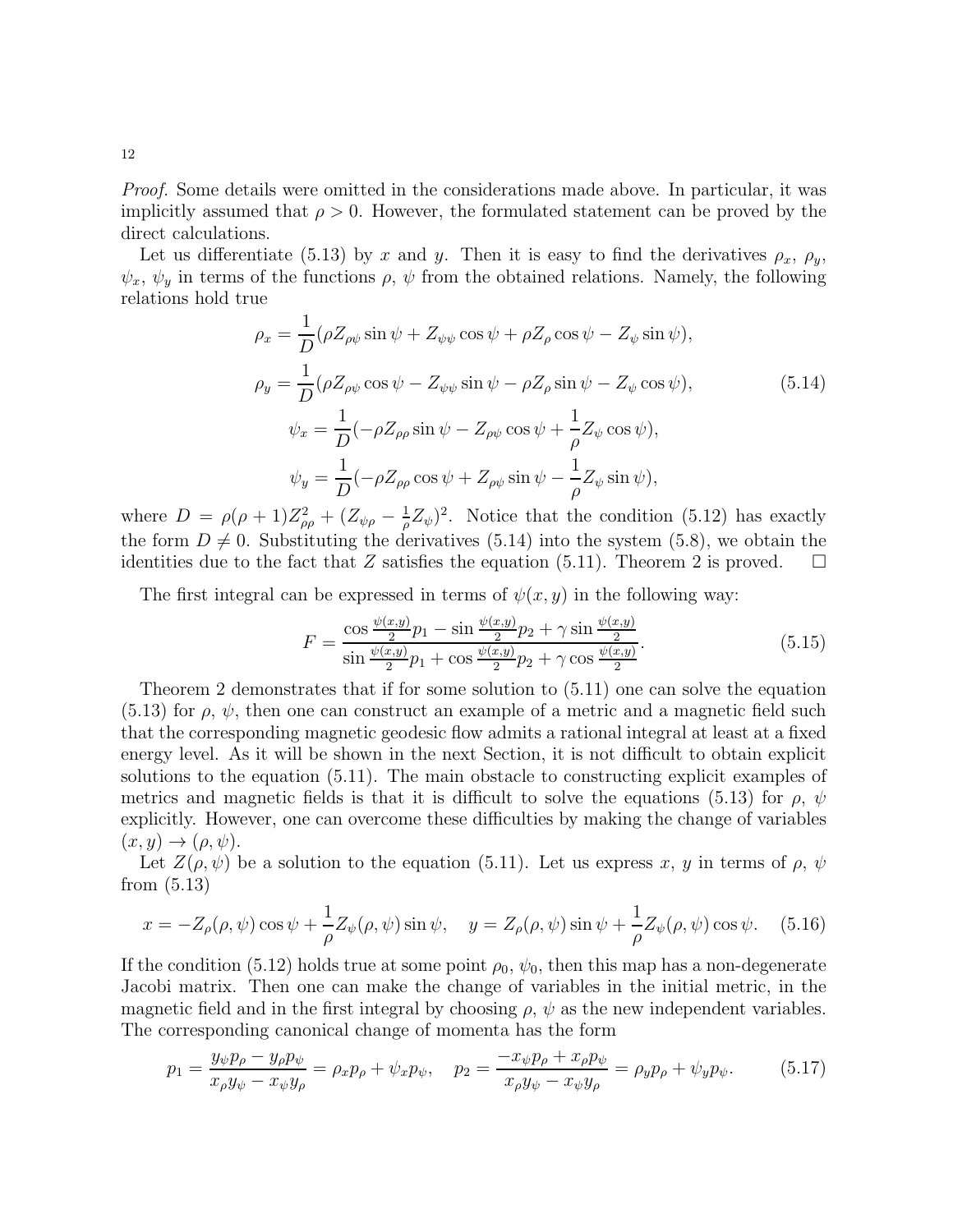We shall obtain the explicit formulae in these variables for the metric, the magnetic field and the coefficients of the first integral. The following theorem holds true.

**Theorem 3.** Let  $Z(\rho, \psi)$  be a solution to the equation (5.11) in a certain domain A ⊂  ${-1 < \rho < 0} \cup {\rho > 0}$ , and let the condition (5.12) hold true everywhere in this domain. Then in the domain A the geodesic flow of the metric

$$
ds^{2} = \frac{\gamma^{2}(\rho+1)}{C\rho^{4}} \left( (\rho^{4} Z_{\rho\rho}^{2} + (\rho Z_{\rho\psi} - Z_{\psi})^{2}) d\rho^{2} - 2\rho^{2} Z_{\rho\rho} (\rho Z_{\rho\psi} - Z_{\psi}) d\rho d\psi + \rho^{2} (\rho^{2} (\rho+1)^{2} Z_{\rho\rho}^{2} + (\rho Z_{\rho\psi} - Z_{\psi})^{2}) d\psi^{2} \right)
$$
(5.18)

in the magnetic field

$$
\omega = \frac{\gamma}{2} Z_{\rho \rho} d\rho \wedge d\psi \tag{5.19}
$$

admits the rational in momenta integral

$$
F = \frac{a_0(\rho, \psi)p_\rho + a_1(\rho, \psi)p_\psi + \gamma D \sin \frac{\psi}{2}}{b_0(\rho, \psi)p_\rho + b_1(\rho, \psi)p_\psi + \gamma D \cos \frac{\psi}{2}},
$$
(5.20)

where

$$
a_0(\rho, \psi) = \rho Z_{\rho\psi} \sin\frac{\psi}{2} + Z_{\psi\psi} \cos\frac{\psi}{2} + \rho Z_{\rho} \cos\frac{\psi}{2} - Z_{\psi} \sin\frac{\psi}{2},
$$
  
\n
$$
b_0(\rho, \psi) = \rho Z_{\rho\psi} \cos\frac{\psi}{2} - Z_{\psi\psi} \sin\frac{\psi}{2} - \rho Z_{\rho} \sin\frac{\psi}{2} - Z_{\psi} \cos\frac{\psi}{2},
$$
  
\n
$$
a_1(\rho, \psi) = -\rho Z_{\rho\rho} \sin\frac{\psi}{2} - Z_{\rho\psi} \cos\frac{\psi}{2} + \frac{1}{\rho} Z_{\psi} \cos\frac{\psi}{2},
$$
  
\n
$$
b_1(\rho, \psi) = -\rho Z_{\rho\rho} \cos\frac{\psi}{2} + Z_{\rho\psi} \sin\frac{\psi}{2} - \frac{1}{\rho} Z_{\psi} \sin\frac{\psi}{2},
$$
  
\n
$$
D = \rho(\rho + 1) Z_{\rho\rho}^2 + \left(\frac{Z_{\psi}}{\rho} - Z_{\rho\psi}\right)^2
$$

at the fixed energy level  $\{H=\frac{C}{2}\}$  $\frac{C}{2}$ .

Proof. We have to show that the magnetic Poisson bracket

$$
\{F, H\}_{mg} = \frac{\partial F}{\partial \rho} \frac{\partial H}{\partial p_{\rho}} - \frac{\partial F}{\partial p_{\rho}} \frac{\partial H}{\partial \rho} + \frac{\partial F}{\partial \psi} \frac{\partial H}{\partial p_{\psi}} - \frac{\partial F}{\partial p_{\psi}} \frac{\partial H}{\partial \psi} + \frac{\gamma}{2} Z_{\rho \rho} \left( \frac{\partial F}{\partial p_{\rho}} \frac{\partial H}{\partial p_{\psi}} - \frac{\partial F}{\partial p_{\psi}} \frac{\partial H}{\partial p_{\rho}} \right) (5.21)
$$

vanishes for all  $(\rho, \psi, p_{\rho}, p_{\psi})$  belonging to the energy level  $\{H = \frac{C}{2}\}$  $\{C}{2}$  such that  $(\rho, \psi) \in A$ .

Since the condition (5.12) holds true in the domain A, then for any point  $(\rho_0, \psi_0) \in A$ the map given by (5.16) is the diffeomorphism of a certain neighborhood of this point to a certain neighborhood of its image, namely the point  $(x_0, y_0)$  (by the inverse function theorem). This diffeomorphism allows to change the coordinates to  $x, y$  in this neighborhood; new momenta are defined by the formulae (5.17). This change transforms the metric (5.18), the magnetic field (5.19) and the function (5.20) to the metric  $\gamma^2$  $\frac{\gamma^2}{C}(\rho(x,y)+1)(dx^2+dy^2)$ , the magnetic field  $\frac{\gamma}{2}((\cos\psi(x,y))_x-(\sin\psi(x,y))_y)dx \wedge dy$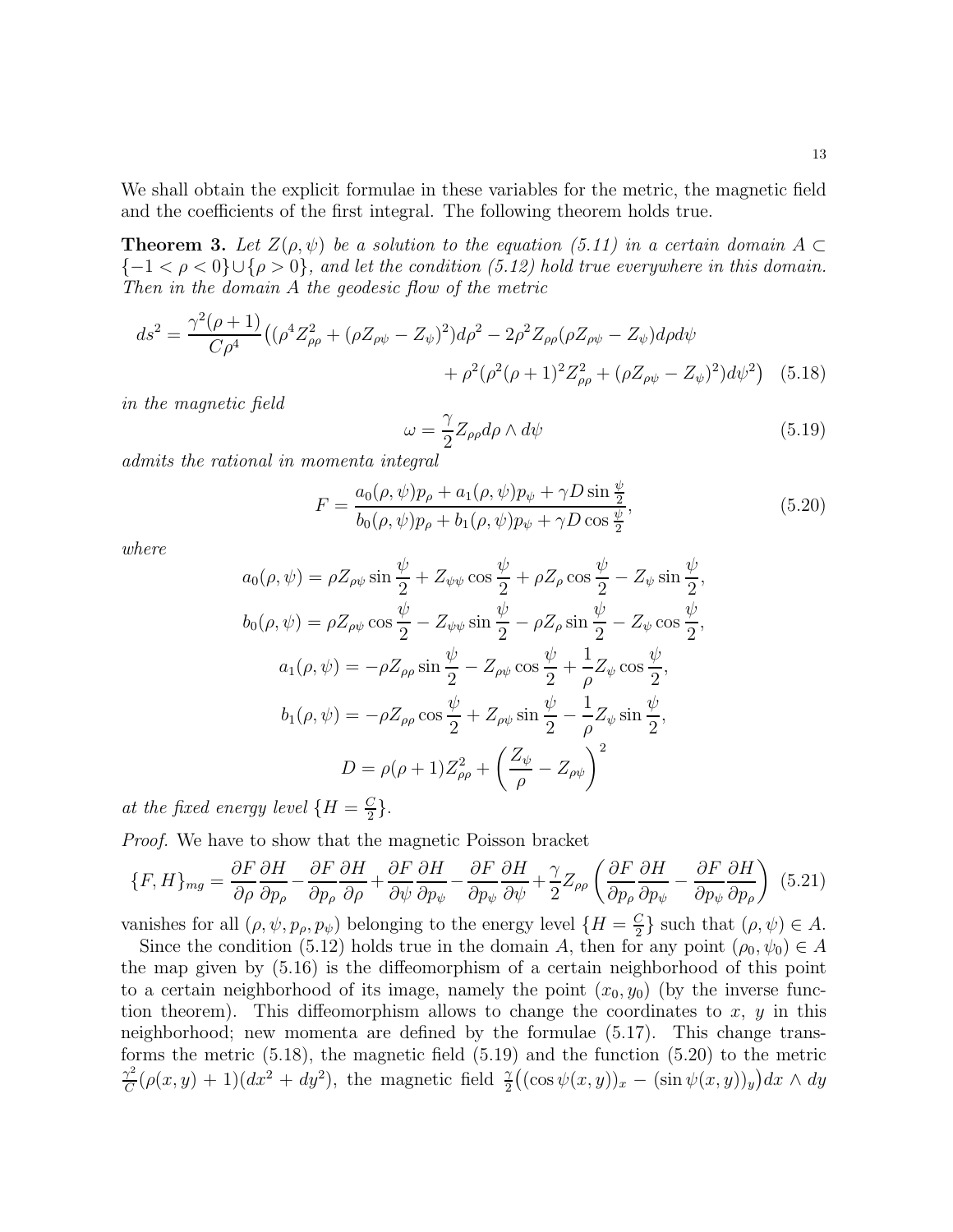and the function (5.15) correspondingly. Due to Theorem 2 the functions  $\rho(x, y)$ ,  $\psi(x, y)$ defining the inverse map to (5.16) are solutions to the system (5.8). Consequently, in the coordinates  $(x, y)$  the magnetic Poisson bracket vanishes on the set  $\{H = \frac{C}{2}\}$  $\frac{C}{2}$ . Since the transform is canonical, the magnetic Poisson bracket (5.21) vanishes at the point  $(\rho_0, \psi_0)$ . Due to the arbitrariness of this point we obtain that (5.21) vanishes everywhere in the domain A at the energy level  $\{H = \frac{C}{2}\}$  $\frac{C}{2}$ . Theorem 3 is proved.

**Remark 1.** The condition (5.12) holds true if  $\rho > 0$ . So if a solution to (5.11) is defined everywhere for  $\rho > 0$ , then one can assume A to be equal to  $\{\rho > 0\}$  in Theorem 3.

#### 6. Solutions to the key equation and examples

Let us construct certain partial solutions to the equation (5.11) which yield integrable examples via Theorem 3. We shall use the method of separation of variables, i.e. we shall search for a solution to (5.11) in the form  $Z(\rho, \psi) = Z_1(\rho)Z_2(\psi)$ . Let us substitute it into the equation and divide it by  $Z$ . One can transform the obtained equality in such a way that the left-hand side depends only on  $\rho$ , and the right-hand side depends only on  $\psi$ , i.e. both sides are equal to a certain constant  $\mu$ . Namely, the following relations hold true

$$
-\rho(\rho+1)\frac{Z_1''}{Z_1} - \rho \frac{Z_1'}{Z_1} = \frac{Z_2''}{Z_2} = \mu.
$$
\n(6.1)

The general solution to the second equation of (6.1) has the form  $Z_2(\psi) = C_1 e^{\sqrt{\mu}\psi} + C_2 e^{\sqrt{\mu}\psi}$  $C_2e^{-\sqrt{\mu}\psi}$ . The first equation of (6.1) is equivalent to

$$
\rho(\rho+1)Z_1'' + \rho Z_1' + \mu Z_1 = 0
$$

Following [\[44\]](#page-20-10), let us write out the general solution to this equation. In case  $\mu \neq -k^2$ ,  $k \in \mathbb{Z}$  we have

$$
Z_1 = C_1 \rho_2 F_1 (1 - i \sqrt{\mu}, 1 + i \sqrt{\mu}; 2; -\rho) + C_2 {}_2F_1(-i \sqrt{\mu}, i \sqrt{\mu}; 1; \rho + 1).
$$

In case  $\mu = -k^2$ ,  $k \in \mathbb{Z}$  we have

$$
Z_1 = C_1 \rho_2 F_1(1 - k, 1 + k; 2; -\rho) + C_2 \frac{1}{\rho^{|k|}} {}_2F_1\left(|k| + 1, |k|; 2|k| + 1; -\frac{1}{\rho}\right).
$$

In these equalities  ${}_2F_1$  is the hypergeometric function.

Now let us formulate the general statement.

**Lemma 1.** For any  $\nu \in \mathbb{C}$  the functions

$$
\rho_2 F_1(1 - \nu, 1 + \nu; 2; -\rho) e^{i\nu\psi}, \tag{6.2}
$$

$$
{}_{2}F_{1}(-\nu,\nu;1;\rho+1)e^{i\nu\psi}
$$
\n(6.3)

are solutions to the equation (5.11).

For any  $\nu \in \mathbb{Z} \setminus \{0\}$  the function

$$
\frac{1}{\rho^{|\nu|}} \frac{d^{|\nu|-1}}{d\zeta^{|\nu|-1}} \left( \frac{1}{\zeta^{|\nu|+1}} \int_0^{\zeta} \frac{(\zeta-\xi)^{|\nu|-1}\xi}{1-\xi} d\xi \right) \Big|_{\zeta=-\frac{1}{\rho}} e^{i\nu\psi} \tag{6.4}
$$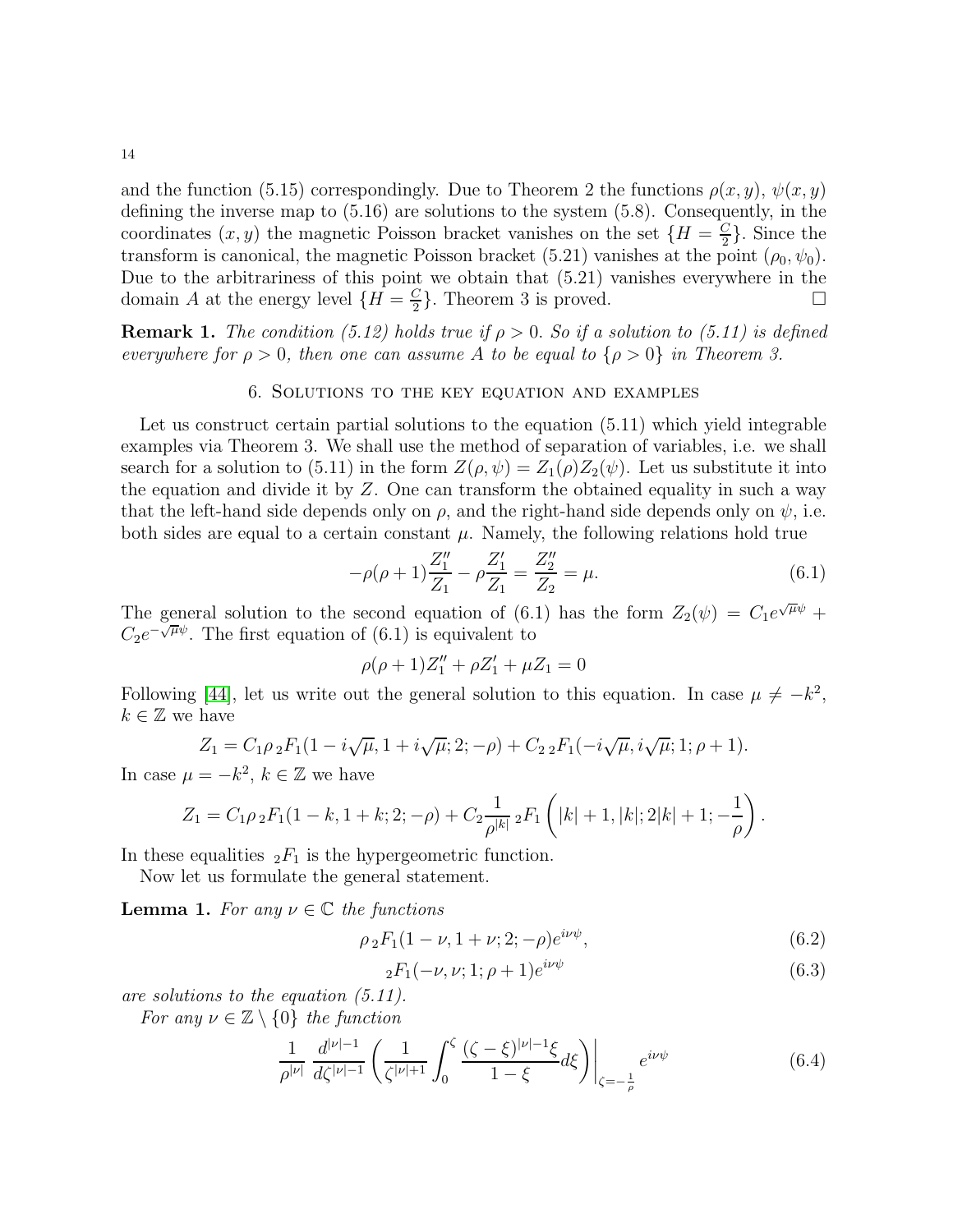is also a solution to (5.11).

Any linear combinations of real and imaginary parts of these solutions for different values of  $\nu$  are also solutions.

*Proof.* It follows directly from the previous discussions that  $(6.2)$ ,  $(6.3)$  are solutions. Let us prove the equality

$$
\frac{1}{\rho^{|\nu|}} {}_{2}F_{1}\left(|\nu|+1,|\nu|;2|\nu|+1;-\frac{1}{\rho}\right) =
$$
\n
$$
= \frac{(2|\nu|)!}{|\nu|!(|\nu|-1)!^{2}} \frac{1}{\rho^{|\nu|}} \frac{d^{|\nu|-1}}{d\zeta^{|\nu|-1}} \left(\frac{1}{\zeta^{|\nu|+1}} \int_{0}^{\zeta} \frac{(\zeta-\xi)^{|\nu|-1}\xi}{1-\xi} d\xi\right)\Big|_{\zeta=-\frac{1}{\rho}}, \quad (6.5)
$$

which will imply that the function  $(6.4)$  is also a solution. We shall use the following well-known equality for hypergeometric functions ([\[44\]](#page-20-10)):

$$
\frac{d}{d\zeta} {}_2F_1(a,b;c;\zeta) = \frac{ab}{c} {}_2F_1(a+1,b+1;c+1;\zeta).
$$

Applying it successively we obtain the equality

$$
{}_2F_1(m+1,m;2m+1;\zeta) = \frac{(2m)!}{m!(m-1)!(m+1)!} \frac{d^{m-1}}{d\zeta^{m-1}} {}_2F_1(2,1;m+2;\zeta),
$$

which holds true for any  $m \in \mathbb{N}$ . Finally, the following sequence of equalities holds true

$$
{}_{2}F_{1}(2,1;m+2;\zeta) = \sum_{l=0}^{\infty} \frac{(l+1)!(m+1)!}{(m+l+1)!} \zeta^{l} = \frac{m(m+1)}{\zeta^{m+1}} \sum_{l=0}^{\infty} \frac{(m-1)!(l+1)!}{(m+l+1)!} \zeta^{m+l+1} =
$$

$$
= \frac{m(m+1)}{\zeta^{m+1}} \sum_{l=0}^{\infty} \int_{0}^{\zeta} (\zeta - \xi)^{m-l} \xi^{l} d\xi = \frac{m(m+1)}{\zeta^{m+1}} \int_{0}^{\zeta} \frac{(\zeta - \xi)^{m-l} \xi}{1 - \xi} d\xi,
$$

which implies (6.5). Lemma 1 is proved.

**Remark 2.** In case  $\nu \in \mathbb{Z} \setminus \{0\}$  the first two solutions given in Lemma 1 are proportional to each other. Moreover, in this case they are polynomials due to the fact that the hypergeometric series has only a finite number of non-zero terms. Namely, for any  $k \in \mathbb{Z} \setminus \{0\}$ the following relation holds true:

$$
\rho_2 F_1(1 - k, 1 + k; 2; -\rho) = -\sum_{j=1}^k \frac{(k+j-1)!}{k(k-j)!(j-1)!j!} \rho^j.
$$

Let us show an example when the equations (5.13) can be explicitly solved in respect to  $\rho, \psi.$ 

Example 4. Consider a solution to the equation (5.11) which is obtained from Lemma 1 for  $\nu = 0$ :  $Z(\rho, \psi) = \ln(1 + \rho)$ . The equations (5.13) have the form

$$
\frac{1}{1+\rho} = -x\cos\psi + y\sin\psi, \qquad 0 = x\sin\psi + y\cos\psi.
$$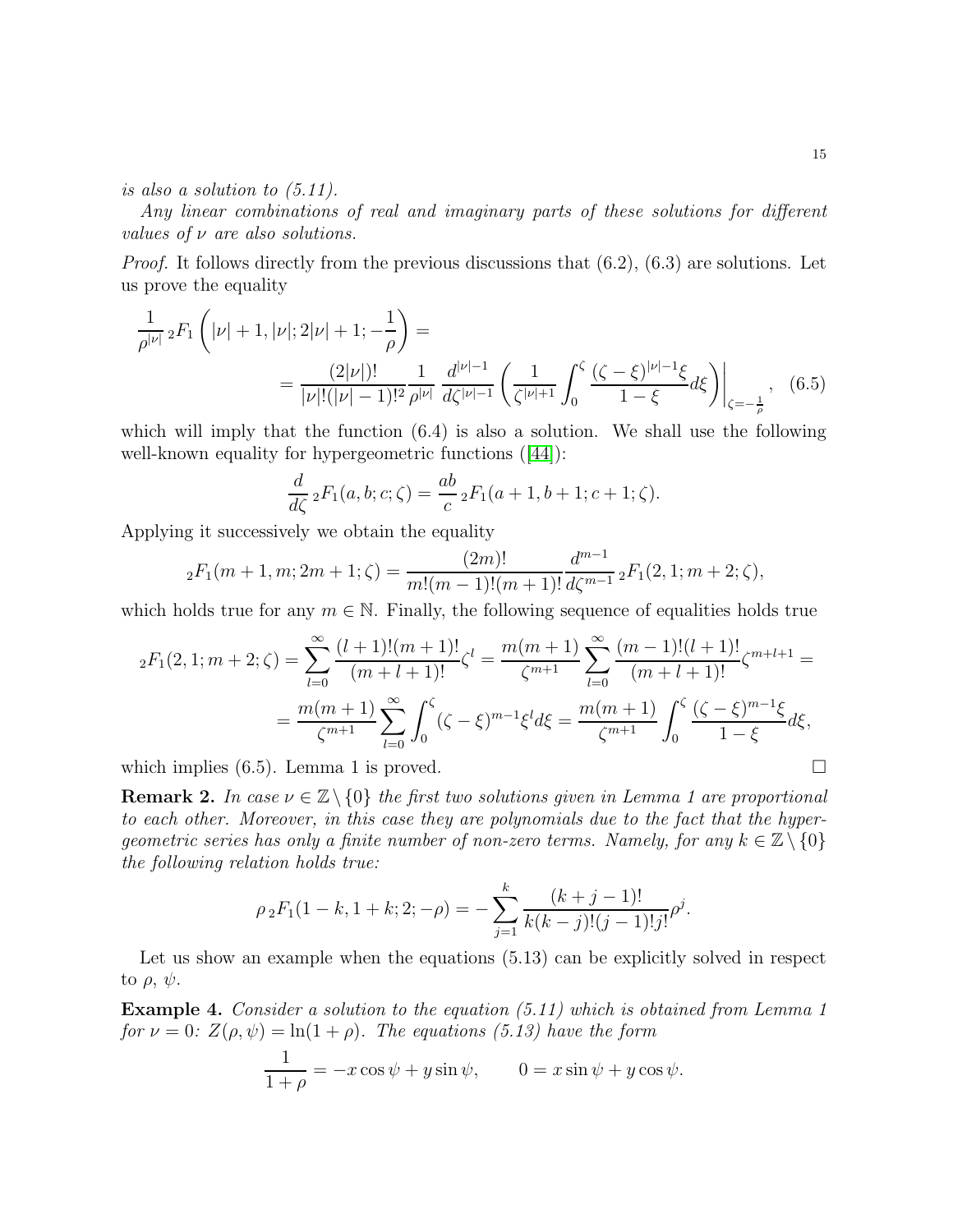Consequently  $\rho = \frac{1}{\sqrt{x^2}}$  $\frac{1}{x^2+y^2} - 1$ ,  $\cos \psi = \frac{-x}{\sqrt{x^2+y^2}}$ ,  $\sin \psi = \frac{y}{\sqrt{x^2+y^2}}$  $\frac{y}{x^2+y^2}$ . We obtain  $\Lambda(x,y) = \frac{\gamma^2}{\gamma}$  $\frac{1}{C\sqrt{x^2+y^2}}, \quad \Omega(x,y) = \gamma$  $\frac{1}{2\sqrt{x^2+y^2}}$ .

So the geodesic flow of the metric  $ds^2 = \Lambda(x, y) (dx^2 + dy^2)$  in the magnetic field  $\Omega(x, y) dx \wedge$ dy admits the rational integral

$$
F = \frac{(\sqrt{x^2 + y^2} - x)p_1 - yp_2 + \gamma y}{yp_1 + (\sqrt{x^2 + y^2} - x)p_2 + \gamma \sqrt{x^2 + y^2} - \gamma x}.
$$

Here  $C > 0$ ,  $\gamma$  are arbitrary constants. It is easy to check that F is the first integral at all energy levels. Besides, the metric is flat and the change  $x = \frac{C}{4\alpha}$  $\frac{C}{4\gamma^2}(u^2 - v^2), y = \frac{C}{2\gamma}$  $\frac{C}{2\gamma^2}uv$ transforms it to the Euclidean one which implies that there exists a linear integral. To write it out, it is convenient to make the change of variables  $x = e^{\xi} \cos \eta$ ,  $y = e^{\xi} \sin \eta$ . After this change the metric takes the form  $ds^2 = \frac{\gamma^2}{C}$  $\frac{\gamma^2}{C}e^{\xi}(d\xi^2+d\eta^2)$ , and the magnetic field becomes  $-\frac{\gamma}{2}$  $\frac{\gamma}{2}e^{\xi}d\xi\wedge d\eta$ . Consequently, due to Example 2 there exists a linear integral which has the form

$$
F_1 = p_{\eta} - \frac{\gamma}{2}e^{\xi} = -yp_1 + xp_2 - \frac{\gamma}{2}\sqrt{x^2 + y^2}.
$$

One can check directly that H, F and  $F_1$  are functionally independent, i.e. this is the example of a superintegrable magnetic geodesic flow at all energy levels.

The constructed example is defined on the set  $x^2 + y^2 \neq 0$ .

Let us show examples obtained via Theorem 3.

**Example 5.** Assume that  $\nu = 2$  in Lemma 1. Due to the Remark 2 it is not difficult to find a partial solution to the equation (5.11) of the form  $Z(\rho,\psi) = \left(\frac{2}{3}\right)$  $(\frac{2}{3}\rho + \rho^2) \cos(2\psi).$ We obtain the metric

$$
ds^{2} = \frac{2\gamma^{2}(\rho+1)}{C}(2d\rho^{2}+2\sin(4\psi)d\rho d\psi + (1+2\rho+2\rho^{2}+(1+2\rho)\cos(4\psi))d\psi^{2}),
$$

the magnetic field

$$
\omega = \gamma \cos(2\psi) d\rho \wedge d\psi,
$$

and the rational integral

$$
F = \frac{\cos\left(\frac{\psi}{2}\right)(\rho - 2\rho\cos\psi - \cos(2\psi))p_{\rho} + \sin\left(\frac{3\psi}{2}\right)p_{\psi} + \gamma(1 + 2\rho + \cos(4\psi))\sin\left(\frac{\psi}{2}\right)}{-\sin\left(\frac{\psi}{2}\right)(\rho + 2\rho\cos\psi - \cos(2\psi))p_{\rho} - \cos\left(\frac{3\psi}{2}\right)p_{\psi} + \gamma(1 + 2\rho + \cos(4\psi))\cos\left(\frac{\psi}{2}\right)}
$$

at the energy level  $\{H = \frac{C}{2}\}$  $\frac{C}{2}$ . Here  $C > 0, \gamma$  are arbitrary constants; the parametrization of the momenta at this energy level has the form:

$$
p_{\rho}(\phi) = -2\sqrt{\gamma^2(1+\rho)}\cos(\phi-\psi), \ p_{\psi}(\phi) = -\sqrt{\gamma^2(1+\rho)}(\sin(\phi+3\psi)+(1+2\rho)\sin(\phi-\psi)).
$$

One can check that this metric is well-defined if  $\rho > -1$  and degenerates on the set  $\rho = -\cos^2 2\psi$ . Besides, the metric, the magnetic field and the first integral are  $2\pi$ -periodic in respect to  $\psi$ . Thus this example is well-defined if  $\rho > -\cos^2 2\psi$ ,  $0 \le \psi < 2\pi$ .

16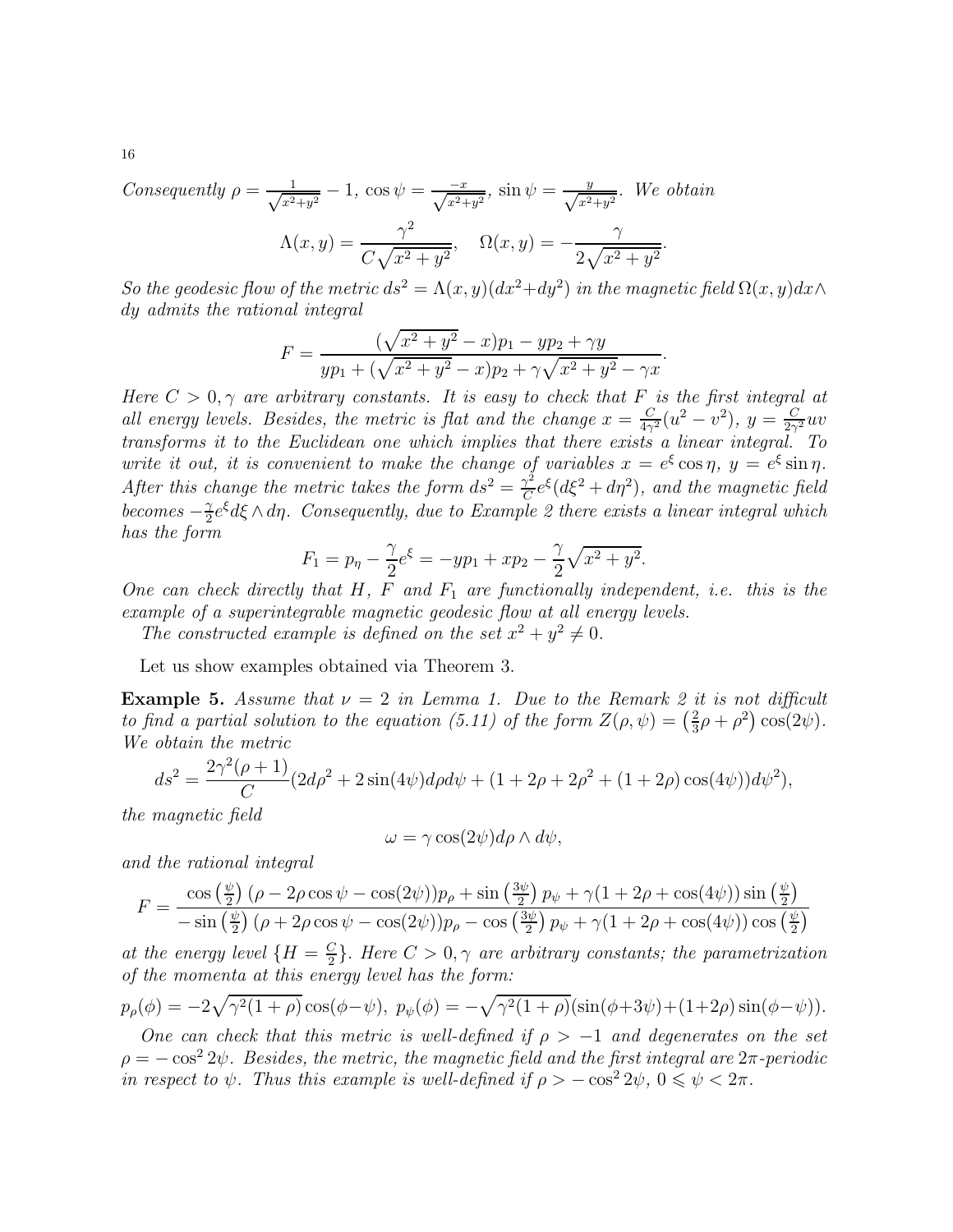**Example 6.** Consider the real part of the solution (6.4) for  $\nu = 1$ ,  $\rho > 0$ :

$$
Z = \left(\rho \ln\left(1 + \frac{1}{\rho}\right) - 1\right) \cos \psi.
$$

We obtain the metric

$$
ds^{2} = \frac{\gamma^{2}}{2C\rho^{4}(\rho+1)^{3}} \left( (1 + 2\rho(\rho+1) - (1 + 2\rho)\cos(2\psi))d\rho^{2} - \right. \\
\left. - 2\rho(\rho+1)\sin(2\psi)d\rho d\psi + 2\rho^{2}(\rho+1)^{2}d\psi^{2} \right),
$$

the magnetic field

$$
\omega = -\frac{\gamma \cos \psi}{2\rho(\rho+1)^2} d\rho \wedge d\psi
$$

and the rational integral

$$
F = \left[2\rho(\rho+1)\left(p_{\rho}\rho(\rho+1)\cos\left(\frac{3\psi}{2}\right) + p_{\psi}(1+\rho+(1+2\rho)\cos\psi)\sin\left(\frac{\psi}{2}\right)\right) + \right.
$$
  

$$
+ \gamma(1+2\rho-\cos(2\psi))\sin\left(\frac{\psi}{2}\right)\right]/
$$
  

$$
\left[2\rho(\rho+1)\left(-p_{\rho}\rho(\rho+1)\sin\left(\frac{3\psi}{2}\right)-p_{\psi}(1+\rho-(1+2\rho)\cos\psi)\cos\left(\frac{\psi}{2}\right)\right) + \right.
$$
  

$$
+ \gamma(1+2\rho-\cos(2\psi))\cos\left(\frac{\psi}{2}\right)\right]
$$

at the energy level  $\{H = \frac{C}{2}\}$  $\frac{C}{2}$ . Here  $C > 0, \gamma$  are arbitrary constants; the parametrization of the momenta at this energy level has the form:

$$
p_{\rho}(\phi) = \frac{\gamma(-\cos\phi + (1+2\rho)\cos(\phi + 2\psi))}{2\rho^2(1+\rho)^{3/2}}, \quad p_{\psi}(\phi) = \frac{\gamma\sin(\phi + 2\psi)}{\rho\sqrt{1+\rho}}.
$$

This metric is well-defined if  $\rho > 0$ . It is  $2\pi$ -periodic in respect to  $\psi$  as well as the magnetic field and the first integral. Besides, it is well-defined in some domains in the strip  $-1 < \rho < 0$ , bounded by the curve  $\rho = -\sin^2 \psi$  and straight lines  $\rho = 0$ ,  $\rho = -1$ .

In addition we note that the curvatures of the metrics constructed in Examples 5, 6 are non-zero in general.

In conclusion let us make a couple of general remarks related to other integrable examples which can be obtained from our construction and their possible forms.

**Remark 3.** Let  $k \in \mathbb{N}$ . Then certain solutions to the equation (5.11) can be represented in the form

$$
Z(\rho, \psi) = P_k(\rho) \cos(k(\psi + \psi_0)),
$$

where  $P_k$  is a polynomial of degree k (it is uniquely defined by the value of k up to a constant multiplier), besides  $P_k(0) = 0$ , and  $\psi_0$  is an arbitrary constant. This solution is obtained from Lemma 1 as a linear combination of real parts of solutions of the form (6.2)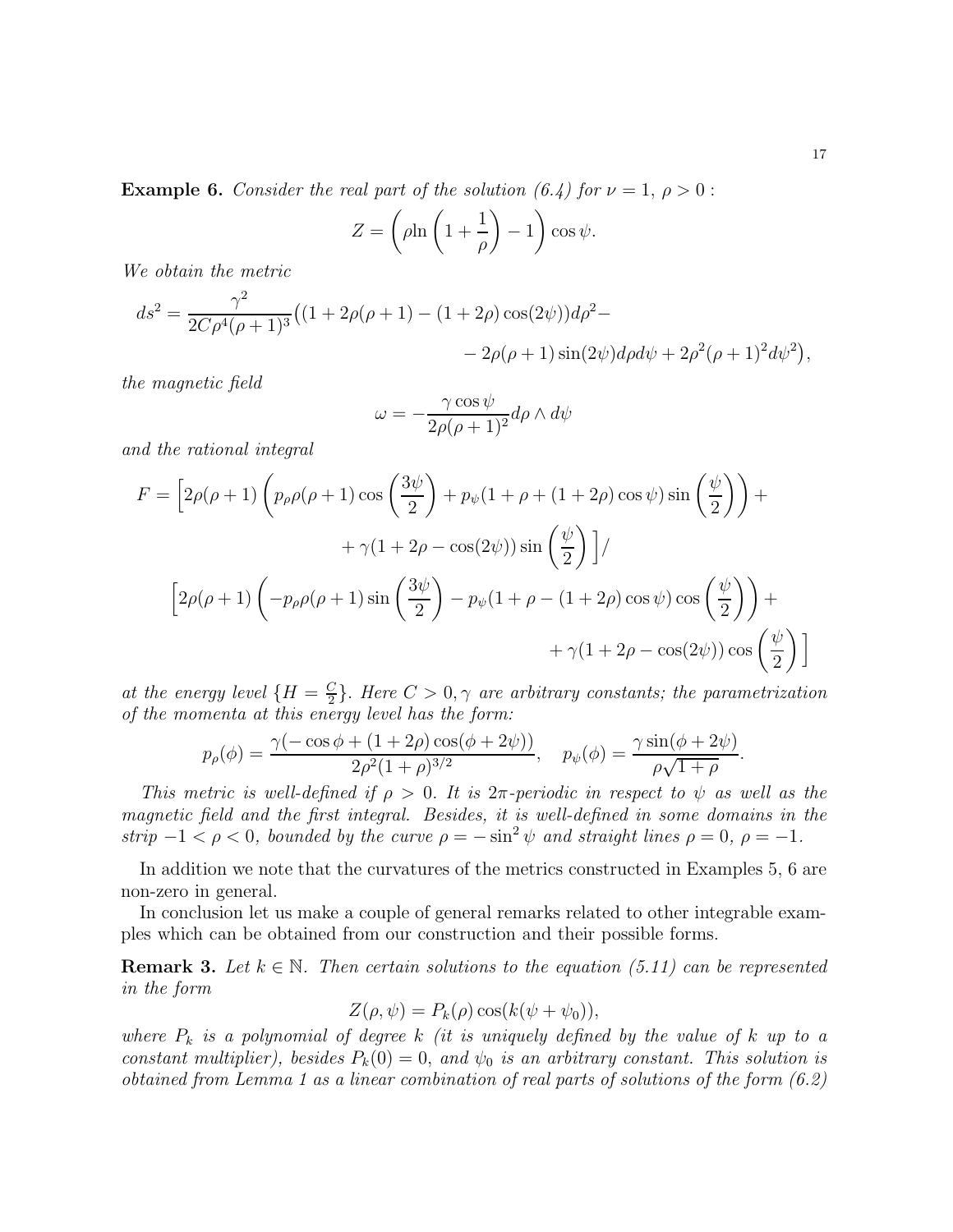due to Remark 2. It is easy to notice that in this example the metric, the magnetic field and the first integral have the coefficients which are polynomial in  $\rho$  and trigonometric polynomial in  $\psi$ .

**Remark 4.** Solutions of the form  $(6.4)$  (for  $\nu = k$ ) can be represented in the form

$$
Z(\rho, \psi) = \left(P_{k-1}(\rho) + P_k(\rho) \ln\left(1 + \frac{1}{\rho}\right)\right) e^{ik\psi},\tag{6.6}
$$

where  $k \in \mathbb{N}$ , and  $P_{k-1}$ ,  $P_k$  are certain polynomials of degrees  $k-1$  and k accordingly. Indeed, consider one of the multipliers of  $(6.4)$ . It follows from the Leibnitz formula that

$$
\frac{d^{k-1}}{d\zeta^{k-1}}\left(\frac{1}{\zeta^{k+1}}\int_0^\zeta \frac{(\zeta-\xi)^{k-1}\xi}{1-\xi}d\xi\right) = \sum_{j=0}^{k-1} a_{j,k}\zeta^{-2k+j} \int_0^\zeta \frac{(\zeta-\xi)^{k-j-1}\xi}{1-\xi}d\xi,\qquad(6.7)
$$

where  $a_{j,k}$  are certain constants. One can check that

$$
\int_0^{\zeta} \frac{(\zeta - \xi)^{k-j-1} \xi}{1 - \xi} d\xi = \tilde{P}_{1,k-j}(\zeta) + \tilde{P}_{2,k-j-1}(\zeta) \ln(1 - \zeta),
$$

where  $\tilde{P}_{1,k-j}(\zeta)$ ,  $\tilde{P}_{2,k-j-1}(\zeta)$  are polynomials of degrees  $k-j$  and  $k-j-1$  accordingly, besides  $\tilde{P}_{1,k-j}(0) = 0$ . Substituting this expression into (6.7), we obtain

$$
\frac{d^{k-1}}{d\zeta^{k-1}}\left(\frac{1}{\zeta^{k+1}}\int_0^{\zeta}\frac{(\zeta-\xi)^{k-1}\xi}{1-\xi}d\xi\right)=\sum_{l=-2k+1}^{-k}b_l\zeta^l+\sum_{l=-2k}^{-k-1}c_l\zeta^l\ln(1-\zeta).
$$

Here  $b_l$ ,  $c_l$  are certain constants. Substituting  $\zeta = -\frac{1}{\rho}$  into the obtained relation and multiplying by  $\frac{1}{\rho^k}$ , by a certain constant and by  $e^{ik\psi}$ , we obtain (6.6). The real part for  $\rho > 0$  has the form

$$
Z(\rho, \psi) = \left(P_{k-1}(\rho) + P_k(\rho) \ln\left(1 + \frac{1}{\rho}\right)\right) \cos(k\psi).
$$

Thus in the corresponding examples the coefficients of the metric, the magnetic field and the first integral are trigonometric polynomials in  $\psi$  and are polynomials in  $\rho$  and in  $\ln\left(1+\frac{1}{\rho}\right)$ ), besides they have at most second degree as polynomials with respect to  $\ln\left(1+\frac{1}{\rho}\right)$ .

Remark 5. In other partial cases the solutions given in Lemma 1 are functions which can be expressed in terms of complete elliptic integrals of the first and the second kind. The following equalities hold true (see [\[45\]](#page-20-11))

$$
K(m) = \frac{1}{2}\pi \, {}_2F_1\left(\frac{1}{2}, \frac{1}{2}; 1; m\right), \quad E(m) = \frac{1}{2}\pi \, {}_2F_1\left(-\frac{1}{2}, \frac{1}{2}; 1; m\right),
$$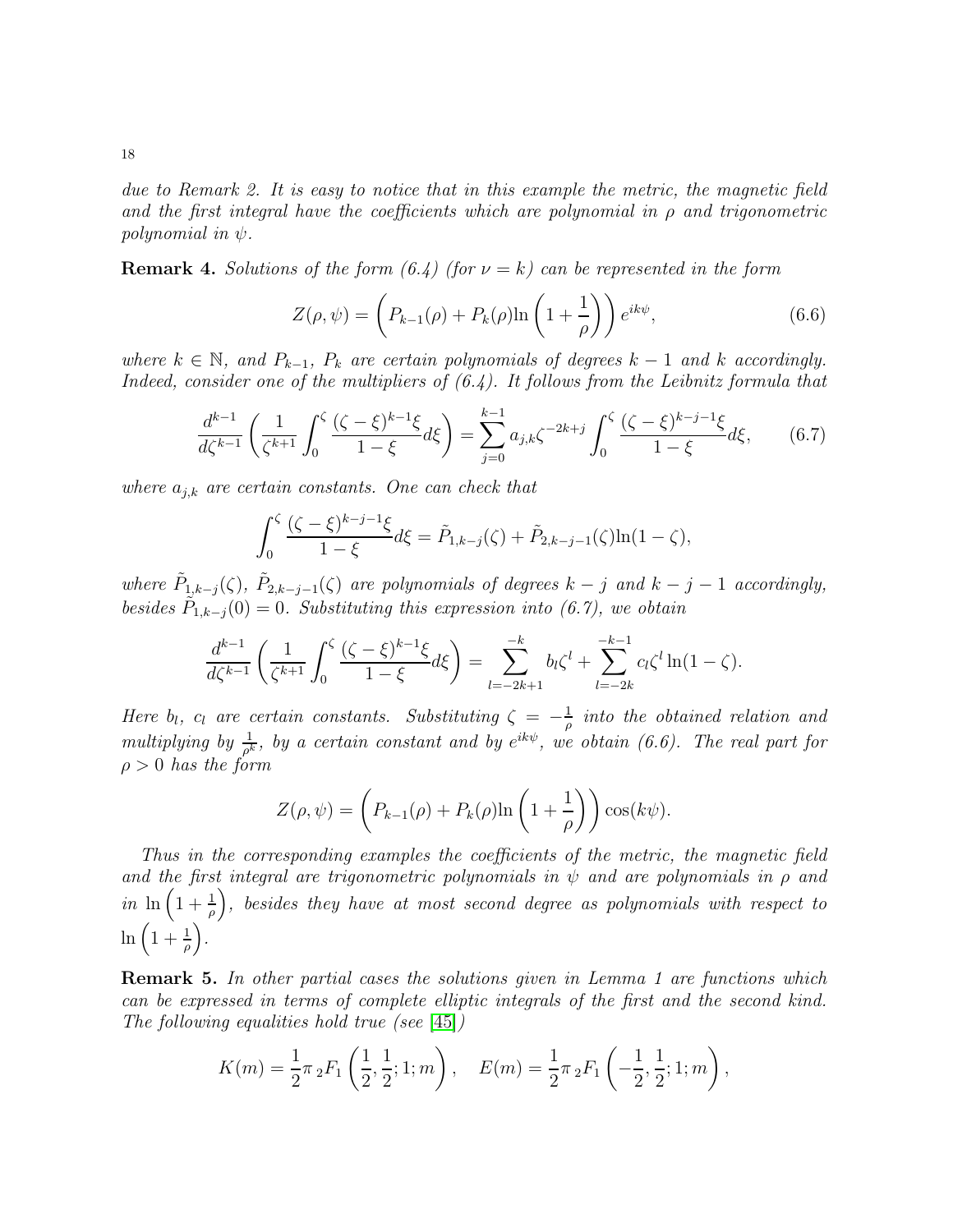where  $K, E$  are complete elliptic integrals of the first and the second kind correspondingly:

$$
K(m) = \int_0^{\frac{\pi}{2}} \frac{d\theta}{\sqrt{1 - m \sin^2 \theta}}, \quad E(m) = \int_0^{\frac{\pi}{2}} \sqrt{1 - m \sin^2 \theta} d\theta.
$$

Due to the property of the hypergeometric function (see [\[44\]](#page-20-10): formulae  $(31) - (45)$  in Section 2.8) for half-integer  $\nu$  solutions (6.2), (6.3) can be expressed in terms of elementary functions and functions K, E.

For instance, assume that  $\nu = \frac{1}{2}$  $\frac{1}{2}$ . Then the real part of the solution (6.2) takes the form (for  $\rho > -1$ )

$$
Z(\rho, \psi) = \frac{4}{\pi} \big( E(-\rho) - K(-\rho) \big) \cos \frac{\psi}{2}
$$

The corresponding metric, the magnetic field and the first integral can be expressed in terms of complete elliptic integrals.

**Remark 6.** Solutions to the equation  $(5.11)$  of a more general form can be obtained via the Fourier transform of this equation with respect to  $\psi$ . In particular, in such a way one can obtain solutions which have the form of integrals with respect to  $\nu$  of solutions (6.2),  $(6.3)$  multiplied by certain finite (or decreasing fast enough) functions of  $\nu$ . Even more general solutions can be obtained if one consider the Fourier transform in the sense of generalized functions (see [\[46\]](#page-20-12)). We do not formulate any concrete statements here and do not give any solutions obtained via this approach since the corresponding examples of metrics and magnetic fields turn out to be very cumbersome.

#### 7. Conclusion

In this paper we study the magnetic geodesic flow on a 2-surface admitting an additional first integral at a fixed energy level. Depending on the form of the integral the question of its existence reduces to searching for solutions to certain semi-Hamiltonian systems of PDEs.

In case of a quadratic in momenta integral we construct exact solutions via the generalized hodograph method. These solutions correspond to the Riemannian metrics of non-zero curvatures and to non-zero magnetic fields. It would be interesting to investigate the possibility of applying this method to construct integrals of higher degrees.

In case of a rational in momenta integral with a linear numerator and denominator we manage to reduce the corresponding semi-Hamiltonian system to a linear PDE of the second order. We show that one can construct a rich family of explicit solutions to this equation via the method of separating of the variables. It would be interesting to construct examples of rational integrals with numerators and denominators of higher degrees.

Summing it up, in this paper we explicitly construct new examples of Riemannian metrics and magnetic fields on 2-surfaces such that the corresponding geodesic flows admit an additional either polynomial or rational in momenta first integral at a fixed energy level.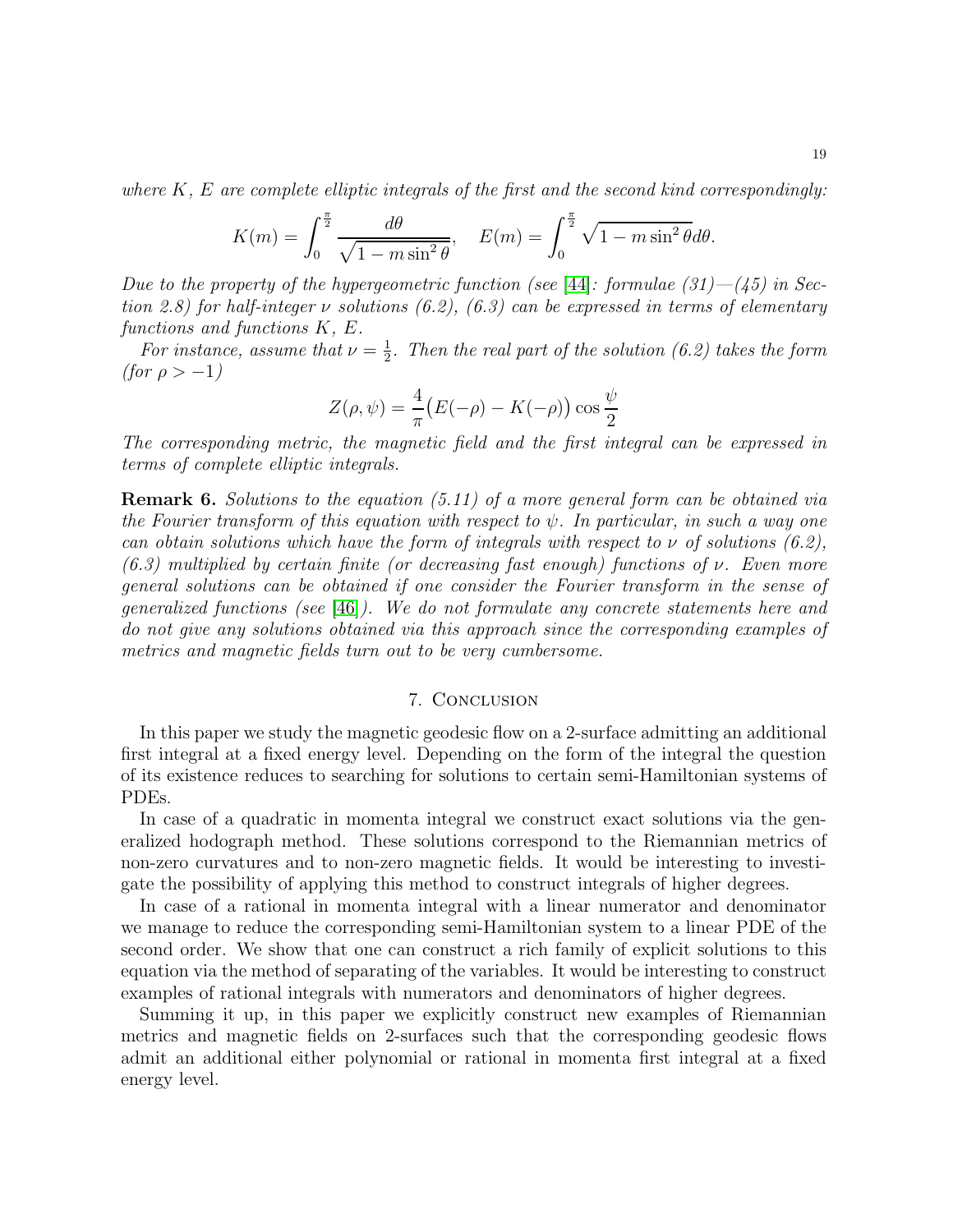Acknowledgments. The authors thank Professor I.A. Taimanov and Professor A.E. Mironov, and also S.G. Basalaev and N.A. Evseev for useful discussions.

#### **REFERENCES**

- <span id="page-19-0"></span>[1] Novikov S.P., *The Hamiltonian formalism and a many-valued analogue of Morse theory.* Russian Math. Surveys,  $37:5$  (1982),  $1 - 56$ .
- <span id="page-19-1"></span>[2] Bolotin S.V., *First integrals of systems with gyroscopic forces.* Vestn. Mosk. U. Mat. M., 6 (1984), 75 – 82.
- [3] Efimov D.I., *The magnetic geodesic flow in a homogeneous field on the complex projective space.* Siberian Math. J., 45 (2004), 465 – 474.
- [4] Efimov D.I., *The magnetic geodesic flow on a homogeneous symplectic manifold.* Siberian Math. J., 46 (2005),  $83 - 93$ .
- [5] Bolsinov A.V., Jovanovic B., *Magnetic geodesic flows on coadjoint orbits.* J. Phys. A-Math, 39:16  $(2006), 247 - 252.$
- [6] Bolsinov A.V., Jovanovic B., *Magnetic flows on homogeneous spaces.* Comment. math. Helv., 83:3  $(2008), 679 - 700.$
- [7] Burns K., Matveev V.S., *On the rigidity of magnetic systems with the same magnetic geodesics.* P. Am. Math. Soc., 134:2 (2006), 427 – 434.
- <span id="page-19-2"></span>[8] Taimanov I.A., *On an integrable magnetic geodesic flow on the two-torus.* Regul. Chaotic Dyn., 20:6  $(2015), 667 - 678.$
- <span id="page-19-3"></span>[9] Taimanov I.A., *On first integrals of geodesic flows on a two-torus.* Proc. Steklov Inst. Math., 295  $(2016), 225 - 242.$
- <span id="page-19-4"></span>[10] Agapov S., Valyuzhenich A., *Polynomial integrals of magnetic geodesic flows on the 2-torus on several energy levels.* Discrete and Continuous Dynamical Systems — Series A, 39:11 (2019), 6565 – 6583.
- <span id="page-19-5"></span>[11] Agapov S.V., Valyuzhenich A.A., Shubin V.V., *Some remarks on high degree polynomial integrals of the magnetic geodesic flow on the two-dimensional torus.* Siberian Math. J., 62:4 (2021), 581 – 585.
- <span id="page-19-6"></span>[12] Bialy M.L., Mironov A.E., *New semi-Hamiltonian hierarchy related to integrable magnetic flows on surfaces.* Cent. Eur. J. Math., 10:5 (2012), 1596 – 1604.
- <span id="page-19-7"></span>[13] Tsarev S.P., *The geometry of Hamiltonian systems of hydrodynamic type. The generalized hodograph method.* Math. USSR-Izv, 37 (1991), 397 – 419.
- <span id="page-19-8"></span>[14] Abdikalikova G., Mironov A.E., *On exact solutions of a system of quasi-linear equations describing integrable geodesic flows on a surface.* Sib. Electron. Math. Rep., 16 (2019), 949 – 954 [Russian].
- <span id="page-19-9"></span>[15] Yehia H.M., *On certain two-dimensional conservative mechanical systems with a cubic second integral.* Journ. of Phys. A, 35 (2002), 9469 – 9487.
- [16] Elmandouh A.A., Yehia H.M., *New integrable systems with a quartic integral and new generalizations of Kovalevskaya's and Goriatchev's cases.* Reg. Chaot. Dyn, 13:1 (2008), 57 – 69.
- [17] Elmandouh A.A., *New integrable problems in the dynamics of particle and rigid body.* Acta Mech., **226** (2015),  $3749 - 3762$ .
- [18] Elmandouh A.A., Yehia H.M., *Integrable 2D time-irreversible systems with a cubic second integral.* Advances in Math. Phys., 2016 (2016), 10 pp.
- <span id="page-19-10"></span>[19] Elmandouh A.A., *New integrable problems in a rigid body dynamics with cubic integral in velocities.* Results in Physics, 8 (2018), 559 – 568.
- <span id="page-19-11"></span>[20] Darboux G: Lessons on the general theory of surfaces and the geometric applications of infinitesimal calculus. 1887. Vol. 3.
- [21] Heilbronn G., "Integration des equations differentielles ordinaires par la methode de Drach", Gauthier-Villars, Paris, 1956.
- [22] Hietarinta J.: New integrable Hamiltonians with transcendental invariants. Phys. Rev. Lett., 52:1057 (1984).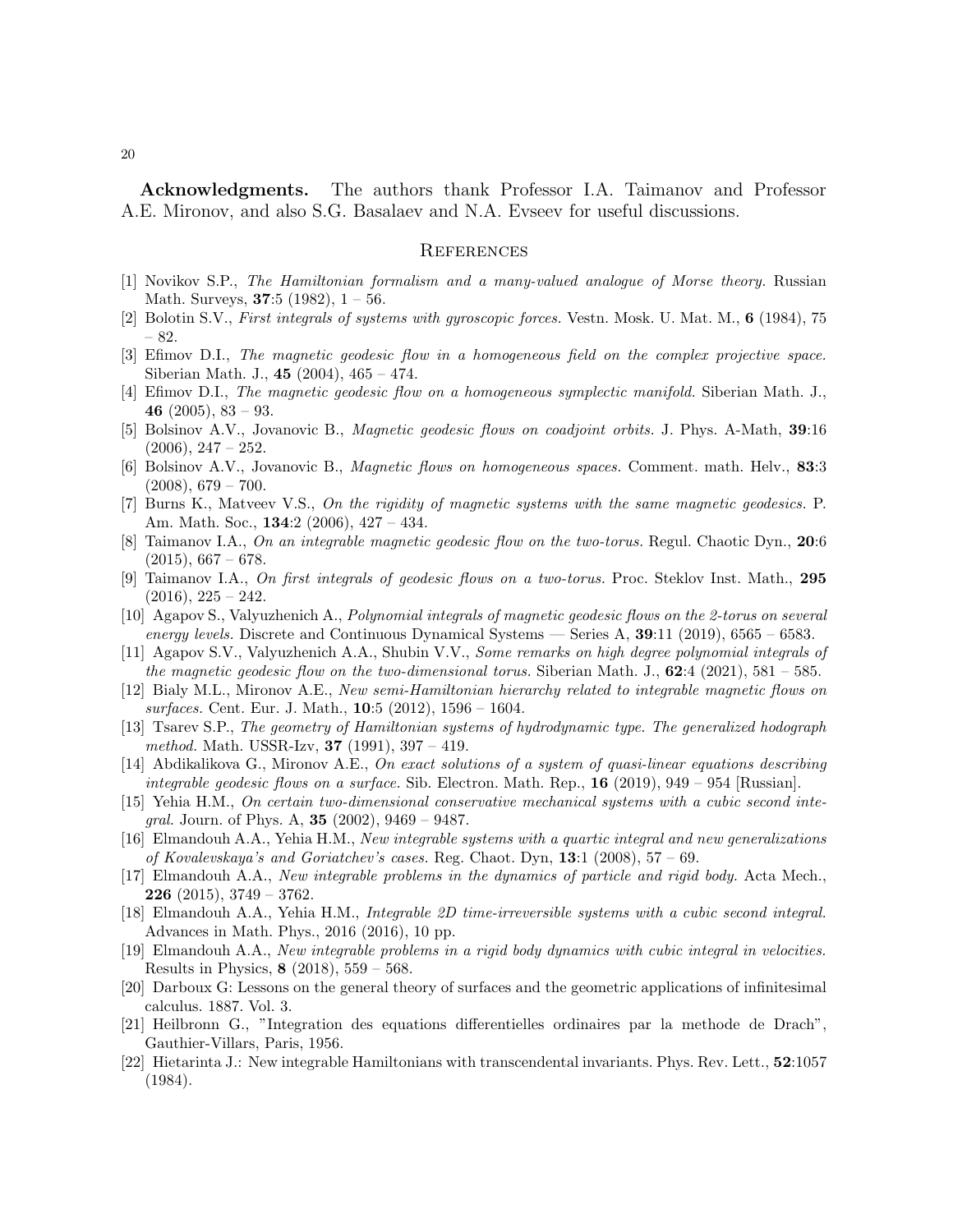- [23] Perelomov A.M.: Integrable Systems of Classical Mechanics and Lie Algebras. Birkhauser Verlag Basel, 1990.
- [24] Collinson C.D.: A note on the integrability conditions for the existence of rational first integrals of the geodesic equations in a Riemannian space. Gen. Relativity Gravitation, 18:2, 207 – 214 (1986).
- [25] Collinson C.D., O'Donnell P.J.: A class of empty spacetimes admitting a rational first integral of the geodesic equation. Gen. Relativity Gravitation,  $24:4$ ,  $451 - 455$  (1992).
- [26] Maciejewski A.J., Przybylska M.: Darboux polynomials and first integrals of natural polynomial Hamiltonian systems. Phys. Lett. A, 326:3-4, 219 – 226 (2004).
- [27] Kozlov V.V.: "On Rational Integrals of Geodesic Flows", Regul. Chaotic Dyn., 19:6 (2014), 601 606.
- [28] Pavlov M.V., Tsarev S.P.: Classical mechanical systems with one-and-a-half degrees of freedom and Vlasov kinetic equation. Amer. Math. Soc. Transl.,  $234$ ,  $337 - 371$  (2014).
- [29] Aoki A., Houri T., Tomoda K.: Rational first integrals of geodesic equations and generalised hidden symmetries. Classical Quantum Gravity, 33:19 (2016), 195003, 12 pp..
- [30] Combot Th.: Rational integrability of trigonometric polynomial potentials on the flat torus. Regul. Chaotic Dyn., 22:4, 386 – 397 (2017).
- [31] Bagderina Yu.Yu.: Rational integrals of the second degree of two-dimensional geodesic equations, Sib. Electron. Math. Rep., 14 (2017), 33 – 40 [Russian].
- [32] Agapov S.V.: Rational integrals of a natural mechanical system on the 2-torus. Sib. Math. Journ. 61:2 (2020),  $199 - 207$ .
- <span id="page-20-5"></span>[33] Agapov S.V.: On first integrals of two-dimensional geodesic flows. Sib. Math. Journ. 61:4 (2020),  $563 - 574.$
- [34] Galajinsky A., *Some metrics admitting nonpolynomial first integrals of the geodesic equation.* Phys. Letters B, 820 (2021), 136483.
- <span id="page-20-0"></span>[35] Agapov S., Shubin V, *Rational integrals of 2-dimensional geodesic flows: new examples.* Journ. of Geom. and Phys., **170** (2021), 104389.
- <span id="page-20-1"></span>[36] Birkhoff G.D.: Dynamical systems. Vol. 9. American Mathematical Society Colloquium Publications, New York (1927).
- <span id="page-20-2"></span>[37] Kozlov V.V.: Symmetries, topology, and resonances in Hamiltonian mechanics, Springer-Verlag, Berlin, 1996.
- <span id="page-20-4"></span><span id="page-20-3"></span>[38] Ten V.V.: Local integrals of geodesic flows. Regul. Chaotic Dyn. 2 (1997), 87 – 89 [Russian].
- [39] Kolokol'tsov V.N.: Geodesic flows on two-dimensional manifolds with an additional first integral that is polynomial in the velocities, Math. USSR Izv,  $46:5$  (1982),  $291 - 306$ .
- <span id="page-20-6"></span>[40] Dorizzi B., Grammaticos B., Ramani A., Winternitz P., *Integrable Hamiltonian systems with velocitydependent potentials.* J. Math. Phys., 26:12 (1985), 3070 – 3079.
- <span id="page-20-7"></span>[41] Agapov S.V., Bialy M., Mironov A.E., *Integrable magnetic geodesic flows on 2-torus: new examples via quasi-linear system of PDEs.* Comm. Math. Phys., 351:3 (2017), 993 – 1007.
- <span id="page-20-8"></span>[42] Bialy M., *On periodic solutions for a reduction of Benney chain.* Nonlinear Differ. Equ. Appl., 16  $(2009)$ ,  $731 - 743$ .
- <span id="page-20-9"></span>[43] Courant R., Hilbert D.: Methods of Mathematical Physics, Partial Differential Equations, Volume 2, 1964.
- <span id="page-20-10"></span>[44] Erdélyi A. et al., Higher transcendental functions, vol. 1 (McGraw-Hill Book Co., Inc., New York, N.Y., 1953).
- <span id="page-20-11"></span>[45] Abramowitz M., Stegun I. A.: Handbook of Mathematical Functions with Formulas, Graphs, and Mathematical Tables. National Bureau of Standards Applied Mathematics Series 55. Tenth Printing. (1972).
- <span id="page-20-12"></span>[46] Gel'fand I. M., Shilov G. E., *Generalized Functions: Properties and operations*. Vol. 1. Academic Press, 1964.